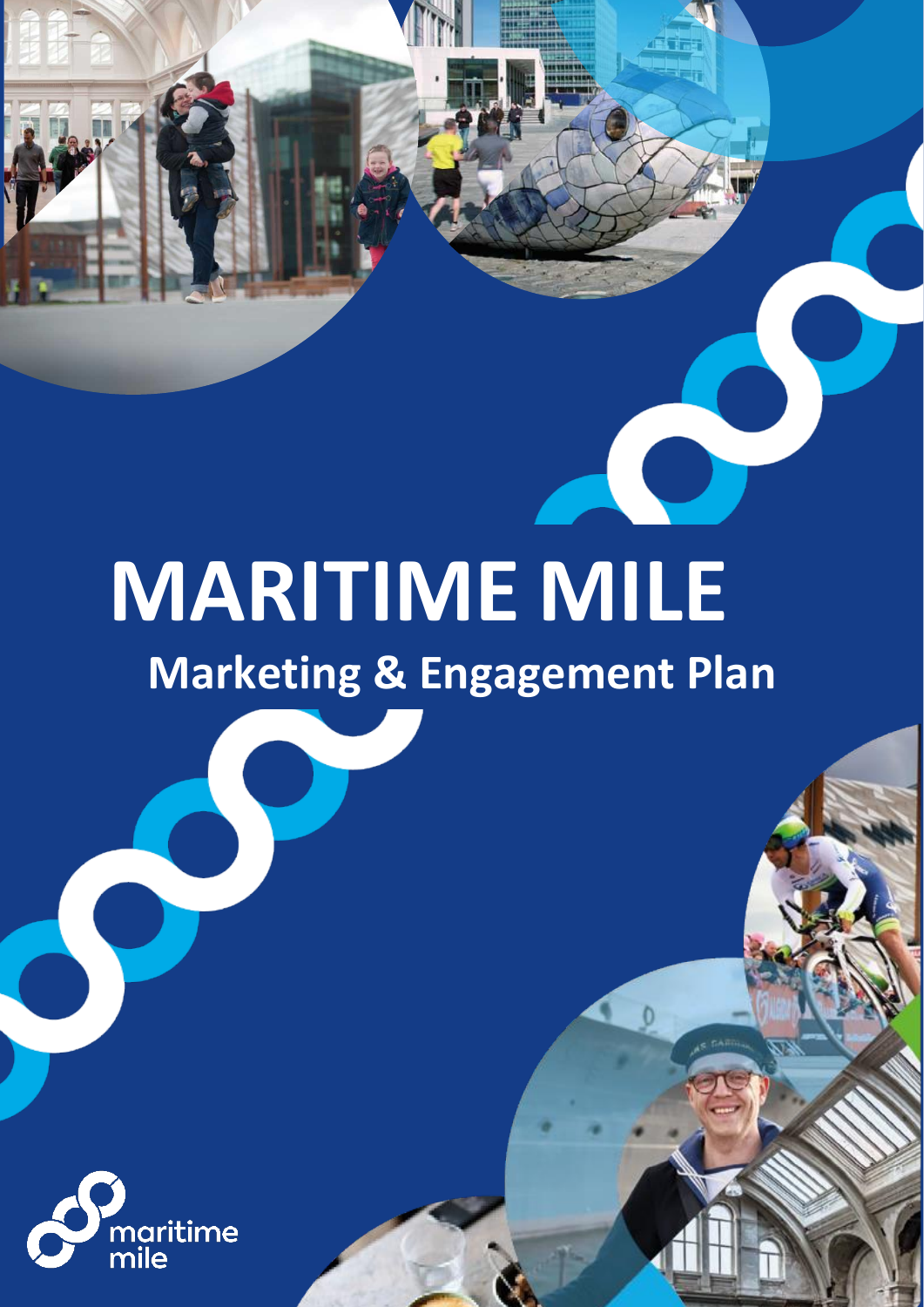

# **Contents**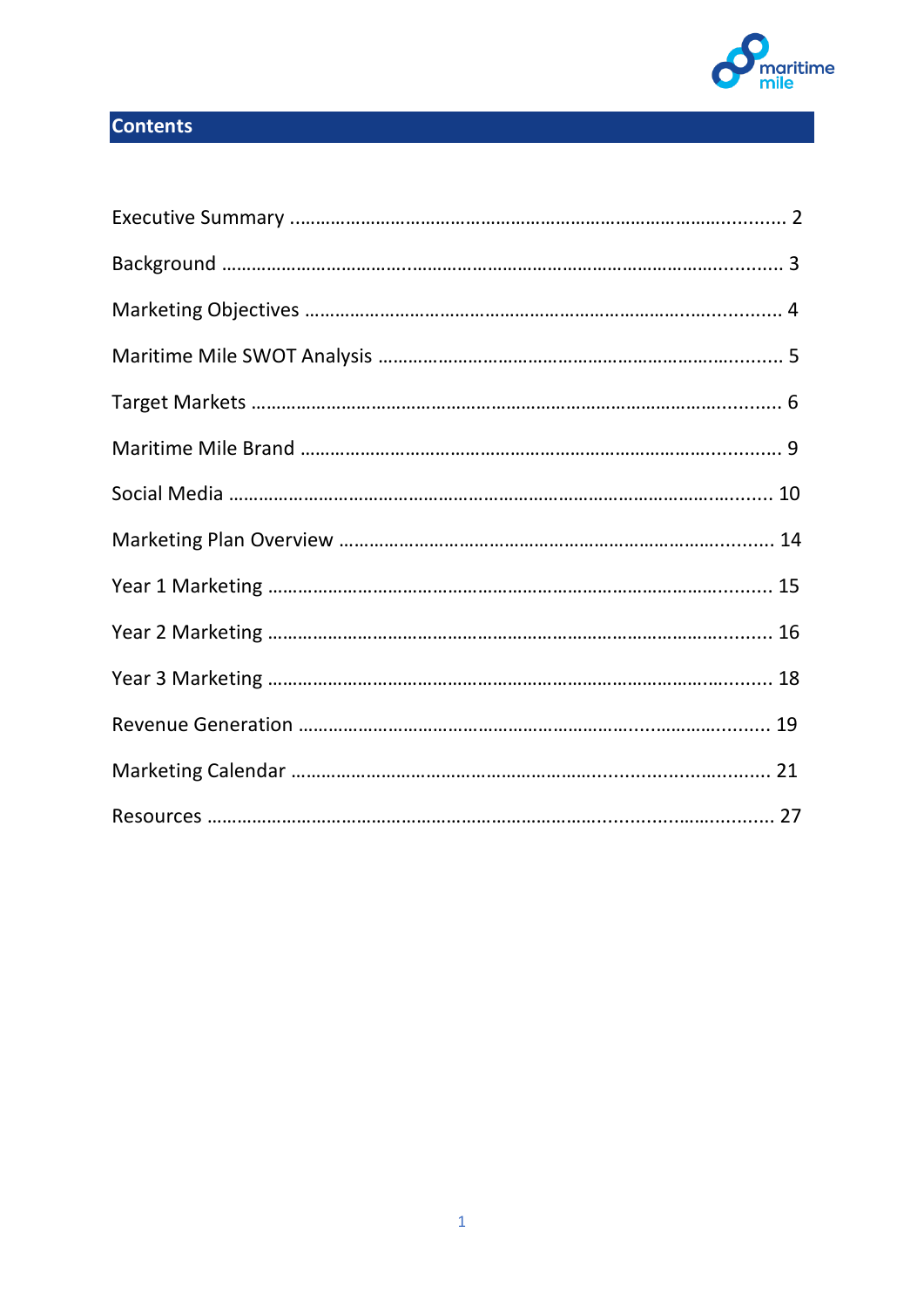

#### **Executive Summary**

The Marketing and Engagement Plan for the Maritime Mile, June 2020 to March 2023, is a blueprint developed to guide the area's communications and marketing programmes over the next 3 years. Aimed at boosting the Maritime Mile's brand awareness, visitation revenues and delivering a series of outreach initiatives, to stimulate curiosity, discovery and connectivity with local communities and Belfast's waterfront. The plan will be a key component of the Development and Animation Strategy for the Maritime Mile and serves as a roadmap for annually developed work plans that detail the specific tactics designed to advance the wider Maritime Belfast agenda.

The Maritime Mile is a curated experience that connects and celebrates Belfast's vibrant heritage waterfront for everyone. It can play a key role in supporting Belfast's recovery post COVID-19 and immediate short term initiatives are integrated into the plan. These will be kept under constant review as the current situation evolves.

Launching the vibrant new brand identity for the Maritime Mile is exciting, but there are challenges to overcome before the brand is adopted, used and loved.

This plan is designed to take a long-term brand building approach. Firstly, the plan aims to appeal to a wide audience with a mass targeting approach to raise awareness and communicate what the Maritime Mile is and why should people visit.

At the same time, it has a community marketing approach at its heart. Building from the ground up, working with local communities to create a sense of ownership for the Maritime Mile, connecting people from parts of the city that currently do not feel a connection to the area.

Employees have been identified as one of the key markets and they are crucial to the success of this plan. Every day, thousands of people arrive on the Maritime Mile and leave immediately after work, they will be the group that transforms how the Maritime Mile is seen.

Another key aim is to motivate stakeholders to engage with and to deliver this Marketing and Engagement Plan, to gain their commitment to the vision, to encourage adoption of high standards and innovation, and to strengthen participation in collaborative marketing, engagement and product development opportunities.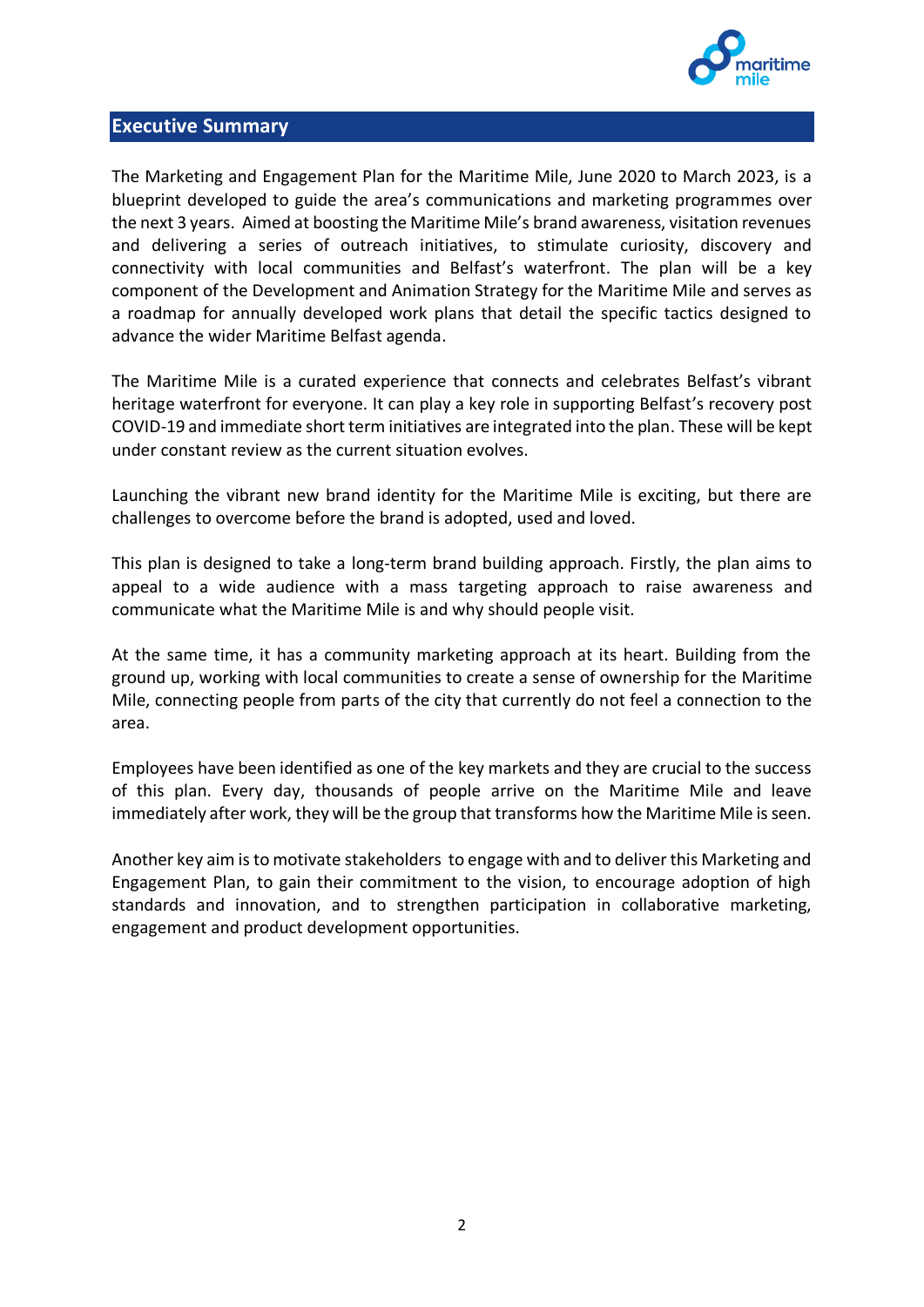

#### **Background**

In 2019, Titanic Foundation and Belfast Harbour Commission, in collaboration with Titanic Quarter Limited and the Odyssey Trust, completed a scoping study of the Maritime Mile - the stretch of water from Lagan Weir to the Thompson Dry Dock. The area covers one navigational mile of water and includes over 10km of accessible land-based waterfront, which is being regenerated through a series of masterplans and strategies. The Maritime Mile study recommended 17 projects that runs across all these strategies, ensuring a well-connected and uniquely curated experience across the city's historic waterfront (for further details [click](https://titanic-foundation.org/titanic-quarter-destination-plan/the-maritime-mile/)  [here\)](https://titanic-foundation.org/titanic-quarter-destination-plan/the-maritime-mile/).

It is an exciting period for Titanic Foundation and partners who are embarking on a new chapter as we begin to implement the exciting plans created for the Maritime Mile. The initiative will drive local community engagement, heritage interpretation and restoration projects, volunteer initiatives and promote the usage of Belfast's historic waterfront.

Attractions and venues along the proposed Maritime Mile currently receive in excess of 3 million visitors annually, and there are a number of key areas along the Maritime Mile that, if developed appropriately, will enhance the visitor experience, ensure connectivity and ultimately deliver an iconic waterfront destination.

To date our research has focused on the physical gaps and opportunities along the Maritime Mile, now is the time to focus on people and how best to engage and connect with our key audiences. This plan will include rolling out the Maritime Mile brand, strengthening partnerships with all the key stakeholders, developing new visitor experiences, and ensuring the destination is digitally enhanced.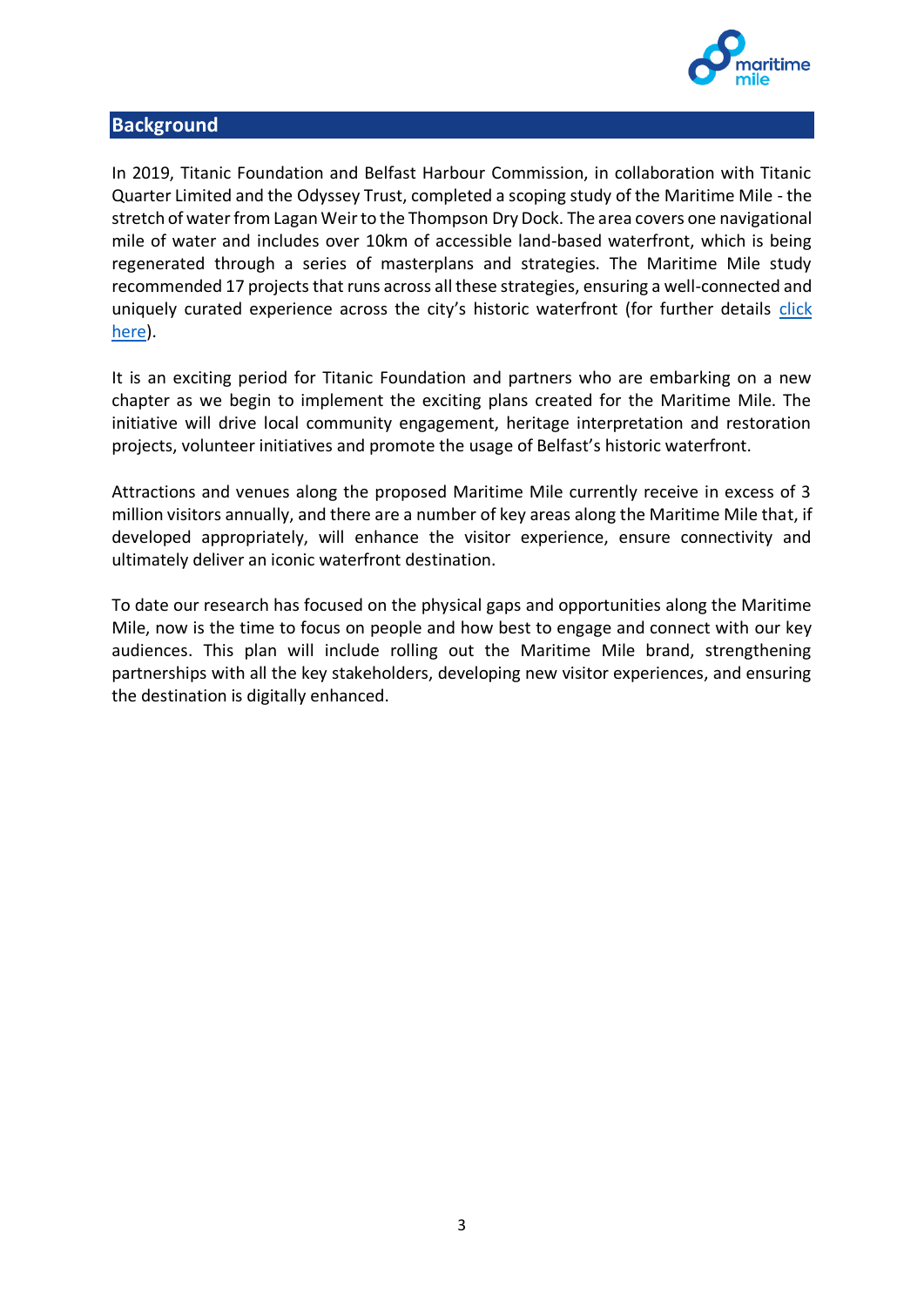

### **Marketing Objectives**

- To position the Maritime Mile as an accessible, seamless and vibrant heritage destination for residents, neighbouring communities, local people and visitors.
- Strengthen the shared vision, goals and set of values for all the stakeholders along the Maritime Mile
- To grow the Maritime Mile as a preferred destination across all seasons.
- Increase visitor dwell time and spend along the Maritime Mile.
- Development of networks developing "Seamless Visitor Experiences" through collaborative working.
- To brand, market and promote the Maritime Mile to increase awareness of and grow footfall along Belfast's iconic heritage Waterfront.
- Build strategic alliances and relationships which enhance the area's profile and its influence.
- To improve information exchange and ensure all partners have the knowledge to enable them to promote each other and the Maritime Mile.
- Promote the Maritime Mile as a place that is accessible by public transport (e.g. Glider), a place for walking and cycling.
- Promote the Maritime Mile as a place for events interesting and surprising things happen here.
- Create a series of initiatives to ensure the Maritime Mile is digitally connected.
- Enable and support community activity grassroots activity to connect people to the Mile.
- To develop a sustainable marketing model for the Maritime Mile through revenue generation activity and identifying opportunities to drive efficiencies through collaboration
- To implement the Maritime Mile brand and further develop the brand language, ensuring Integration with the Tourism NI and Belfast Brands.

Key deliverables will be:

- 1. Direct traffic\* to Maritime-Mile.com target for 20% by 12 months post launch.
- 2. Search traffic\* driving people to Maritime-Mile.com target for Maritime Mile (or similar branded terms) to be in the top 5 terms driving traffic to the site.
- 3. Maritime Mile social media channel growth of 15% for Instagram and Facebook.
- 4. App downloads to reach 3,000 (approx. 10% of workforce) by the end of year 3.
- 5. Target of £30,000 revenue generation in 2021.
- 6. Increase in footfall across the Maritime Mile from 2019 benchmark (2020 stats will be affected by COVID-19).
- 7. Target for continued growth at events of 10% (for comparable events).
- 8. 10% increase in tourists visiting more than one attraction on the Maritime Mile by the end of year 3 (if this data is available).

\*Measuring brand awareness is difficult to do without investing in research. A useful proxy for brand awareness can be found in Google Analytics and Google Search Console.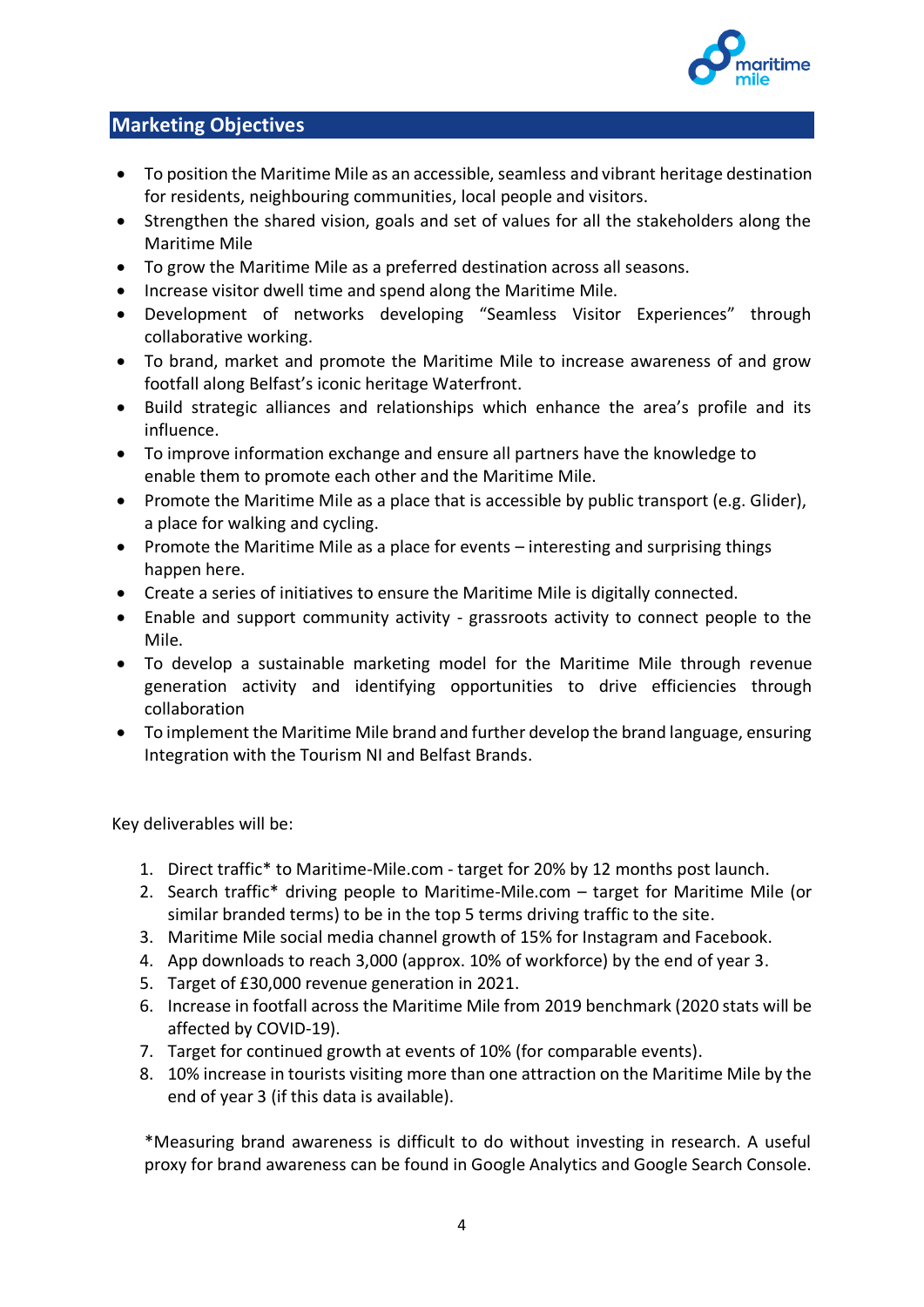

# **Maritime Mile SWOT Analysis**

| <b>STRENGTHS</b>                                                                                                                                                                                                                                                                                                                                                                                                                                                               |                                                                                                                                                                                                                                                                                                                                                                                                                                                                                                                                                                                                                                                                                                                                                                                                                                                                                                                                                                               |                                                                                                                                                                                                                                                                                                                                                     | <b>WEAKNESSES</b>                                                                                                                                                                                                                                                                                                                                                                                                                                               |
|--------------------------------------------------------------------------------------------------------------------------------------------------------------------------------------------------------------------------------------------------------------------------------------------------------------------------------------------------------------------------------------------------------------------------------------------------------------------------------|-------------------------------------------------------------------------------------------------------------------------------------------------------------------------------------------------------------------------------------------------------------------------------------------------------------------------------------------------------------------------------------------------------------------------------------------------------------------------------------------------------------------------------------------------------------------------------------------------------------------------------------------------------------------------------------------------------------------------------------------------------------------------------------------------------------------------------------------------------------------------------------------------------------------------------------------------------------------------------|-----------------------------------------------------------------------------------------------------------------------------------------------------------------------------------------------------------------------------------------------------------------------------------------------------------------------------------------------------|-----------------------------------------------------------------------------------------------------------------------------------------------------------------------------------------------------------------------------------------------------------------------------------------------------------------------------------------------------------------------------------------------------------------------------------------------------------------|
| $\qquad \qquad \blacksquare$<br>$\qquad \qquad \blacksquare$<br>Hotel, Great Light<br>-<br>$\qquad \qquad \blacksquare$<br>$\qquad \qquad \blacksquare$<br><b>Belfast Giants</b><br>$\overline{\phantom{0}}$<br>$\qquad \qquad \blacksquare$<br>$\overline{a}$<br>Attractiveness<br>Glider - G2 route<br>-<br>$\overline{\phantom{a}}$<br>Arena<br>$\qquad \qquad -$<br>individual level<br><b>Belfast Met</b><br>$\qquad \qquad \blacksquare$<br>$\qquad \qquad \blacksquare$ | Reputation of Titanic Foundation and plans<br>for Maritime Belfast Trust.<br>BHC Strategy - iconic waterfront.<br>Investment to date - project success - Titanic<br>Belfast, AC Mariott, Odyssey Complex, Titanic<br>Hotel bed spaces growing<br>Food offering growing<br>Marina Development and Cruise Terminal<br>Links with local communities i.e. EastSide,<br>Maritime Festival & large-scale events on<br>slipways, SSE Arena and TEC<br>World renowned heritage Assets<br>Water based destination<br>Public realm improvements along riverfront<br>City Centre and Cathedral Quarter proximity<br>Titanic, SS Nomadic, W5, HMS Caroline,<br>PRONI and other attractions<br>Strong operators within the destination<br>Relationship with Tourism NI<br><b>Current Footfall to Titanic Belfast and SSE</b><br>Multiple stakeholders & Destination Forum -<br>significant expertise at organisation and<br>Volunteer programme<br>Number of local businesses based on the | $\frac{1}{2}$<br>$\overline{\phantom{a}}$<br>$\overline{\phantom{a}}$<br>$\overline{\phantom{a}}$<br>$\overline{\phantom{a}}$<br>$\overline{\phantom{a}}$<br>$\overline{\phantom{a}}$<br>$\blacksquare$<br>$\overline{\phantom{a}}$<br>$\overline{\phantom{a}}$<br>$\overline{\phantom{a}}$<br>$\overline{\phantom{a}}$<br>$\overline{\phantom{a}}$ | Non consistent in terms of attractiveness<br>Pockets where the Maritime Mile is not<br>connected<br>Multiple signage / different looks<br>Lack of dispersed footfall<br>Fragmentation of so many stakeholders<br>Lack of awareness<br>Lack of joint ticketing<br>Lack of evening economy<br>Cycling infrastructure<br>Glider - only covers TQ<br>Lack of sheltered areas<br>Lack of on river animation<br>Lack of electorate to support political<br>engagement |
| Mile                                                                                                                                                                                                                                                                                                                                                                                                                                                                           |                                                                                                                                                                                                                                                                                                                                                                                                                                                                                                                                                                                                                                                                                                                                                                                                                                                                                                                                                                               |                                                                                                                                                                                                                                                                                                                                                     |                                                                                                                                                                                                                                                                                                                                                                                                                                                                 |
| <b>OPPORTUNITIES</b>                                                                                                                                                                                                                                                                                                                                                                                                                                                           |                                                                                                                                                                                                                                                                                                                                                                                                                                                                                                                                                                                                                                                                                                                                                                                                                                                                                                                                                                               |                                                                                                                                                                                                                                                                                                                                                     | <b>THREATS</b>                                                                                                                                                                                                                                                                                                                                                                                                                                                  |
| and resources.<br>New Brand<br>$\qquad \qquad \blacksquare$<br>Digital - innovation<br>$\qquad \qquad \blacksquare$<br>Online ticketing<br><b>Hamilton Dock Hotel</b><br>Sirocco works                                                                                                                                                                                                                                                                                         | Multiple stakeholders, their marketing teams,<br>Sustainability policies / green tourism<br>Develop new experiences<br>Future Cities - projects / HUB-IN 2020<br>Maritime Mile website<br>Collaboration with employers<br>Investment and development across the site<br>- current and future e.g. City Quays, Odyssey,<br>Further investment on Belfast waterfront e.g.                                                                                                                                                                                                                                                                                                                                                                                                                                                                                                                                                                                                       | $\overline{\phantom{a}}$<br>$\overline{\phantom{a}}$<br>$\overline{\phantom{a}}$<br>$\overline{\phantom{a}}$<br>$\overline{\phantom{a}}$<br>$\overline{\phantom{a}}$<br>$\overline{\phantom{a}}$                                                                                                                                                    | COVID-19 and unknown impact on public<br>confidence<br>Loss of visitors<br>Titanic Belfast closed along with other<br>attractions<br>Future development conflicts with<br>Maritime Mile / views, etc. lost, quality<br>not consistent with brand<br>Competitive brands<br>City Centre and BID Areas compete for<br>market share<br>Wider economic recession impacts<br>waterfront developments                                                                  |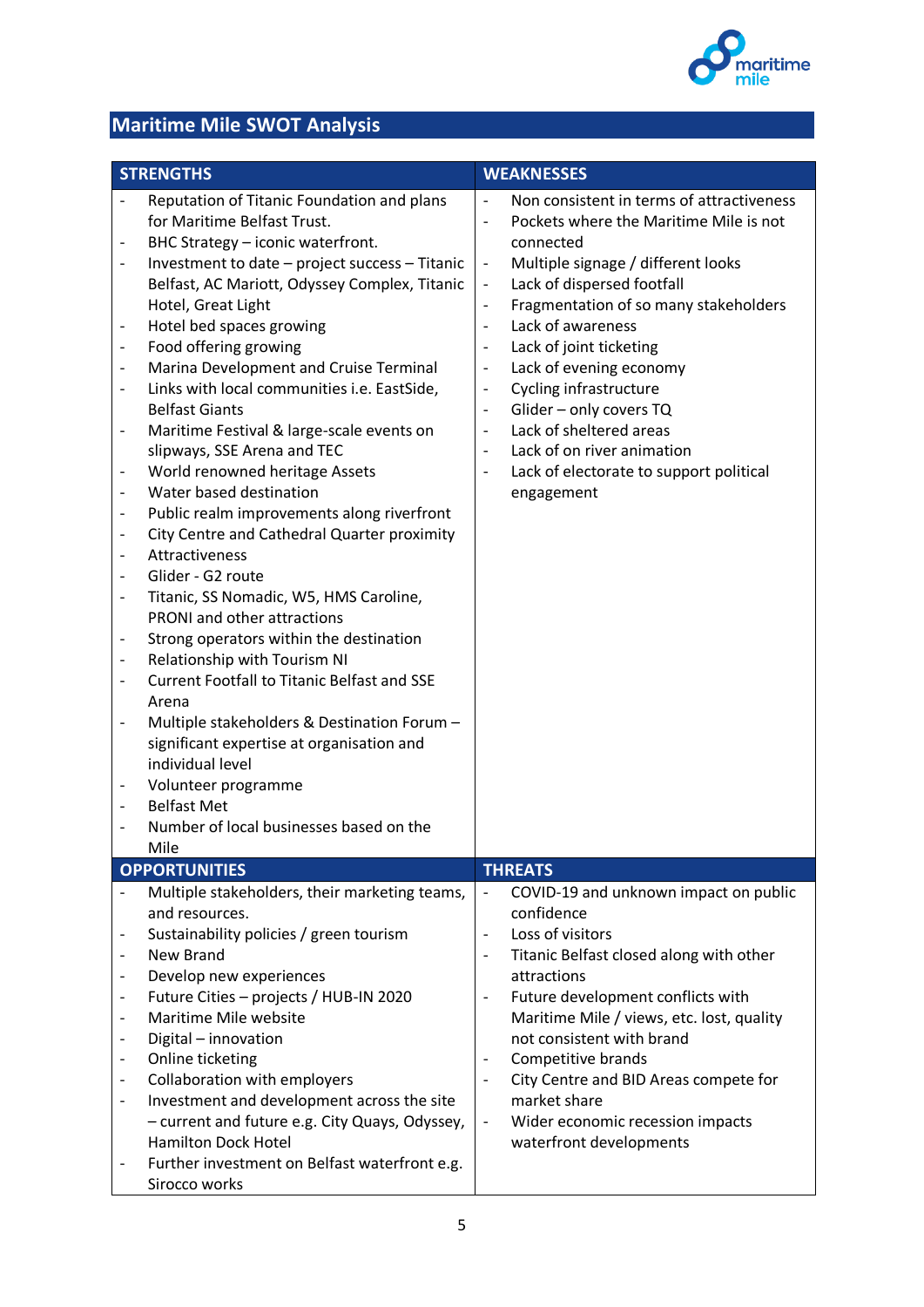

| Walking & cycling is government priority $-$ Dfl<br>new Cycling champion |  |
|--------------------------------------------------------------------------|--|
| BCC focus on health & wellbeing/ Back to the                             |  |
| River                                                                    |  |
| <b>BHC transport study</b>                                               |  |
| <b>Extending Volunteer programme</b>                                     |  |
| COVID-19 and importance of outdoor space                                 |  |
| Green spaces - Million Trees initiative & BHC                            |  |
| plans for Gardens / TQ plans - public spaces                             |  |
| <b>Embrace the Giant Spirit</b>                                          |  |
| Space                                                                    |  |

#### **Target Markets**

A research study has been undertaken by Thrive to identify the segments that are most open to visiting the Maritime Mile and have the most potential for growth. Tourism NI have developed segmentation profiles for visitors to Northern Ireland from the island of Ireland and Tourism Ireland has developed segmentation profiles for visitors from Great Britain and beyond.

The Maritime Mile segments include people that live, work, and visit Titanic Quarter, City Quays, and families visiting the city, whether as tourists or for recreation, and consist mainly of pedestrians and cyclists. The area can be accessed 24/7 in all weathers. This includes neighbourhood communities - Sailortown, Short Strand, Lower Newtownards Road and the Markets area – as these communities need to feel a sense of ownership of the waterfront.

The Maritime Mile is an experience which visitors will enjoy when they have arrived in Belfast and therefore a key priority will be to target visitors when in the city. This provides a clear distinction between the role of the Maritime Mile and attractions such as Titanic Belfast, who promote internationally to bring visitors here. Profiles on each market are detailed below.

#### **Belfast Families**

This market segment refers to families who travel with their children and want to chill out while keeping them entertained, 1 in 3 households in NI have a dependent child. They are looking for family friendly activities, play, nature (look out binoculars) and events, which are price sensitive. They want accessible meeting points, especially for buggies and wheelchair users, free parking and toilets are essential.

This segment can be reached through a range of digital platforms. Websites must be attractive and engaging. Parents will want to be reassured on the liveness, safety and value of the products and services that they are paying for. Social media is also an important aspect as it gives the parents an added insight into the product or service.

This segment rarely makes a buying decision without doing research and looking at reviews - TripAdvisor for restaurants, hotels and things to do in an area. Radio and PR campaigns are also a good way to target. Campaigns and initiatives for consideration include Maritime Mile Play, event programmes for families in partnership W5, Odyssey, Titanic Belfast, etc. Treasure hunts / wildlife trails, etc.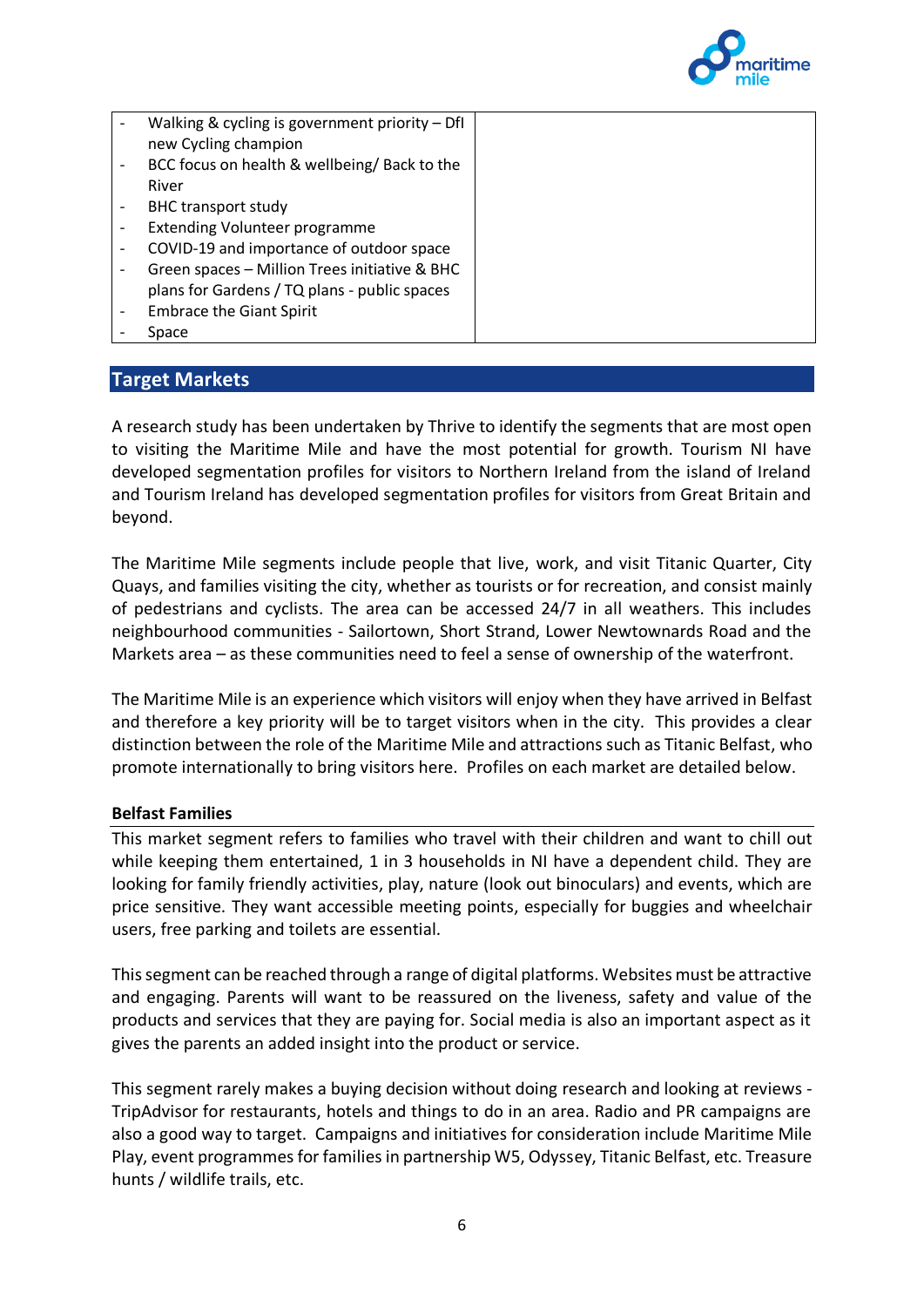

#### **Neighbourhood Communities**

Neighbourhood communities need to make the connection with the Maritime Mile as their local place. This will be done by working with the destination partners to maximise opportunities for local communities. These include Sailortown, Markets, Short Strand, East & North Belfast. Perceived issues include distance, not for locals, costs, connectivity, access.

This market segment isseeking experiences that are fun and stimulates curiosity and heritage and activities that link with the area's industrial heritage. They also want to discover what connects them with their local places and learn from and connect to, their experience.

They enjoy a variety of things from events, popups, wellbeing activities, walking tours, outdoor activities - gyms, festivals, evening entertainment (music & performances). They do not want to travel too far therefore, must be easily accessible and activities price sensitive.

#### **Employees**

This is a key segment, with a captive audience of 30,000 along the Maritime Mile. They love the positivity and warmth for the area, green spaces and waterside. They want walkable, amenity rich areas with lots of 3rd places (the place were unrelated people relate). This segment is already active in pockets on the Maritime Mile. They are social with a real community and team spirit.

#### **Cyclists**

This segment is made up of commuter cyclists, sports cyclists and casual cyclists. They require bike parking and sheltered rest stops. There are currently more male cyclists than female women are interested but safety is a big concern. It is vital that the Maritime Mile is promoted as a cycle safe destination.

The most effective form of communications with this segment is targeting via local cycle groups such as TQ Cycling Club, Facebook groups, cycleni.com, cycle shops, Sustrans and cycle publications. It may be useful to organise PR fam trips for cycle writers and advertising on cycle routes. Campaigns could include incentivised food offers for local cyclists such as breakfast / coffee stops. There is potential to partner with Sustrans to offer cycling courses for women, especially on safety. Additionally, a popup bike repair shop / stops would be a welcome addition along the Maritime Mile.

#### **Tourists**

This group are made up of Culturally Curious, Social Energisers & Family Fun (TNI). They come from ROI, GB, US (90% of Titanic Belfast - outside NI). This segment want to experience a sense of discovery and take part in unique experiences, capturing that 'Instagramable moment' e.g. at the Titanic Sign, Maritime Mile benches, Great Light.

They are interested in storytelling, food, drink, cultural experiences and entertainment. Important factors are connectivity, accessibility, a connected experience, digitally enabled, Wi-Fi accessible zones and a safe environment. Platforms to target this group via TNI & TIL Campaigns, Titanic Belfast Marketing campaigns, tour operators / airports, Visit Belfast, PR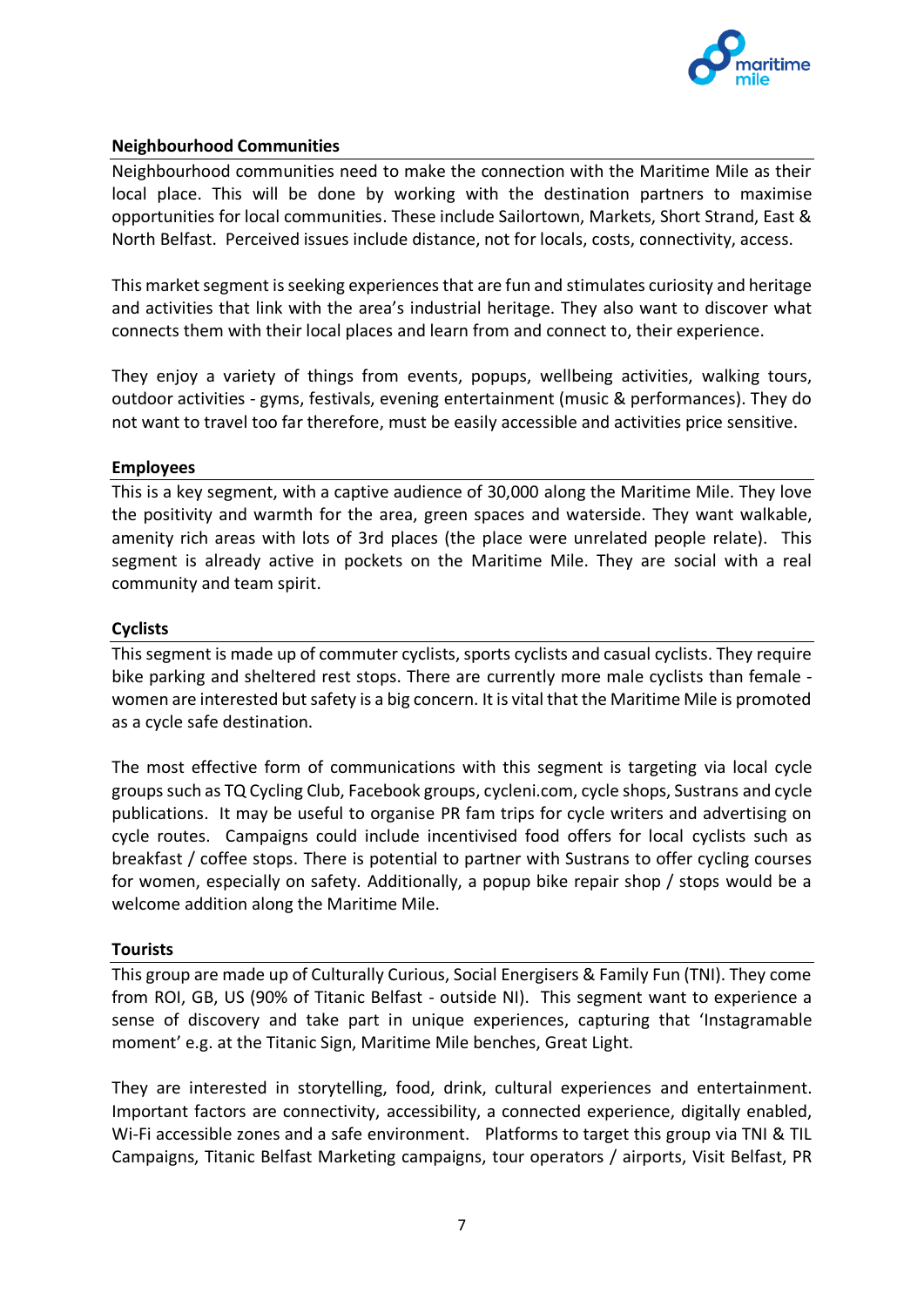

campaigns, organising familiarisation trips with travel journalists and targeted digital campaigns.

#### **Local Residents (Living on the Mile)**

This segment is a passionate and positive group, with a real sense of Community, having some sort of ownership is key and they like to be made to feel special. Location is key, they always like to have things to do at the weekend and evenings. Important considerations are amenities, physical spaces for casual meet ups, they enjoy outdoor activities from cycling, walking to running. Key channels for targeting are social media channels / online campaigns. local publications and promotional materials in local shops, attractions and restaurants.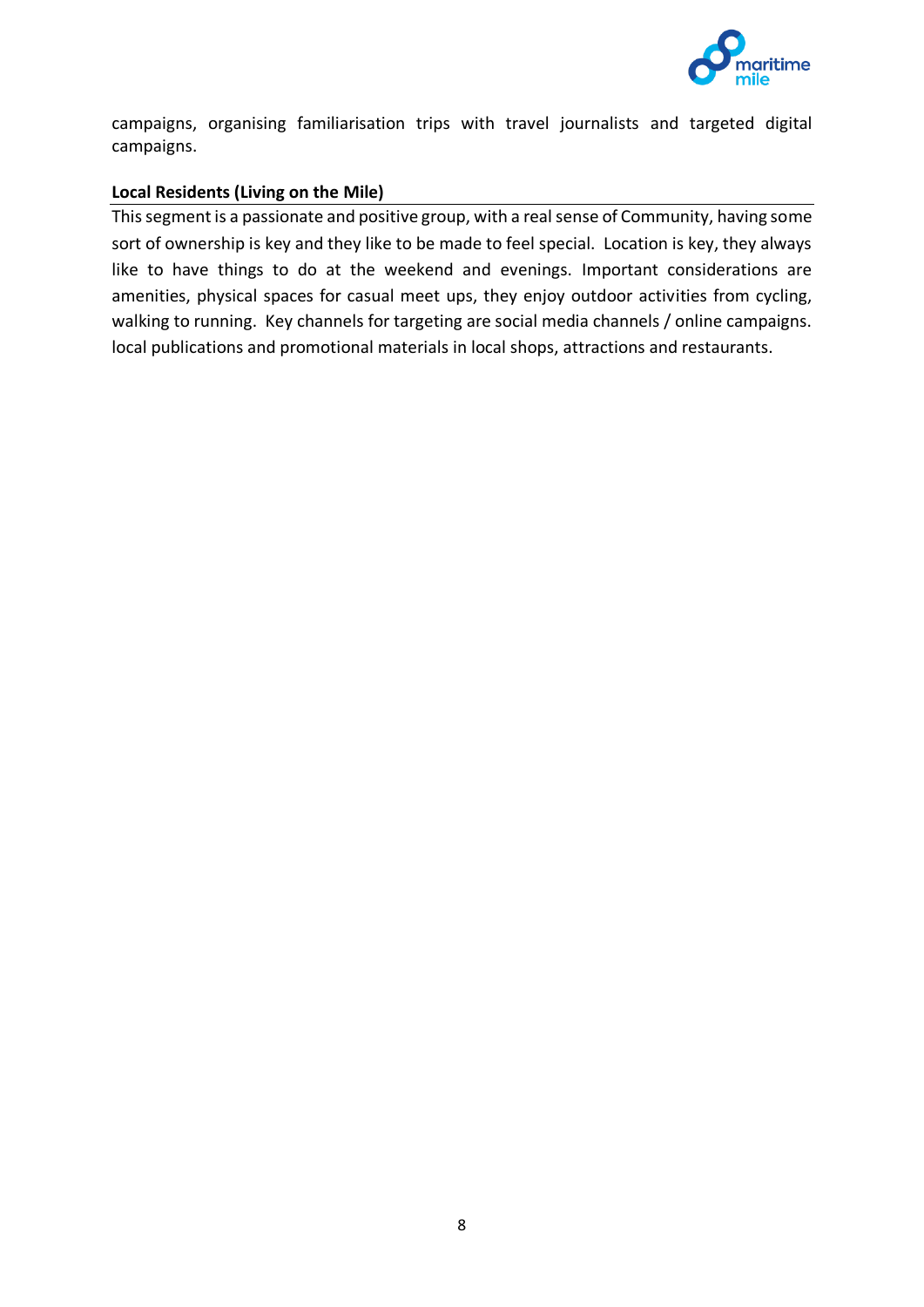

#### **Maritime Mile Brand**

The vision for the Maritime Mile is exciting and unique, as it connects and celebrates Belfast's vibrant heritage waterfront for everyone. Communication must be fun and inspiring, with a focus on growing and strengthening our communication so that people can find and engage with the Maritime Mile more easily.

Attractions and venues along the Maritime Mile currently receive in excess of 3 million visitors annually, and there are a number of key areas along the Maritime Mile that, if developed appropriately, will enhance the visitor experience, ensure connectivity and ultimately deliver an iconic waterfront destination.

Establishing a new brand requires a multi-year approach that will go beyond the end date of this plan. The Maritime Mile identity will help create positive, distinguishing associations for people, providing an immediate visual trigger to a set of emotions or ideas that put a place in the best possible light. They can capture the world's imagination, instill pride and a sense of place among its people and this is exactly what a great brand should do.

McCadden have developed a toolkit that details the brand identity standards and provides direction on the proper use of Maritime Mile assets. There are a number of elements that make up our identity. However, there are six core pillars (brandmark, colour, graphic language, typography, tone of voice and imagery) which, if utilised properly, will help promote a consistent brand for the Maritime Mile. Stakeholder brand guidelines can be downloaded [here.](https://bit.ly/3dbIjY2)

#### **Reference the Mile**

Where relevant, and possible, it is important to state that our partners and their activities are located 'on the Maritime Mile'. This helps to build awareness of the area and creates a network of products and offerings across the area for the visitor/user.

#### **Maritime Mile Map**

A unique Maritime Mile map has been created to promote the area to visitors. It is a 3D illustrative map that helps the viewer to orientate themselves within the region. The map highlights attractions, food and drink venues, accommodation, public art and various transport options across the area. The map is not drawn to scale, however the relationship between buildings and infrastructure is accurate.



#### **Website - Maritime-Mile.com**

The new website will be mobile responsive, consumer facing, and the place to go to find information on what's happening in the area. It will be the main call to action for all marketing campaigns moving forward and will be launched in a phased approach during summer 2020.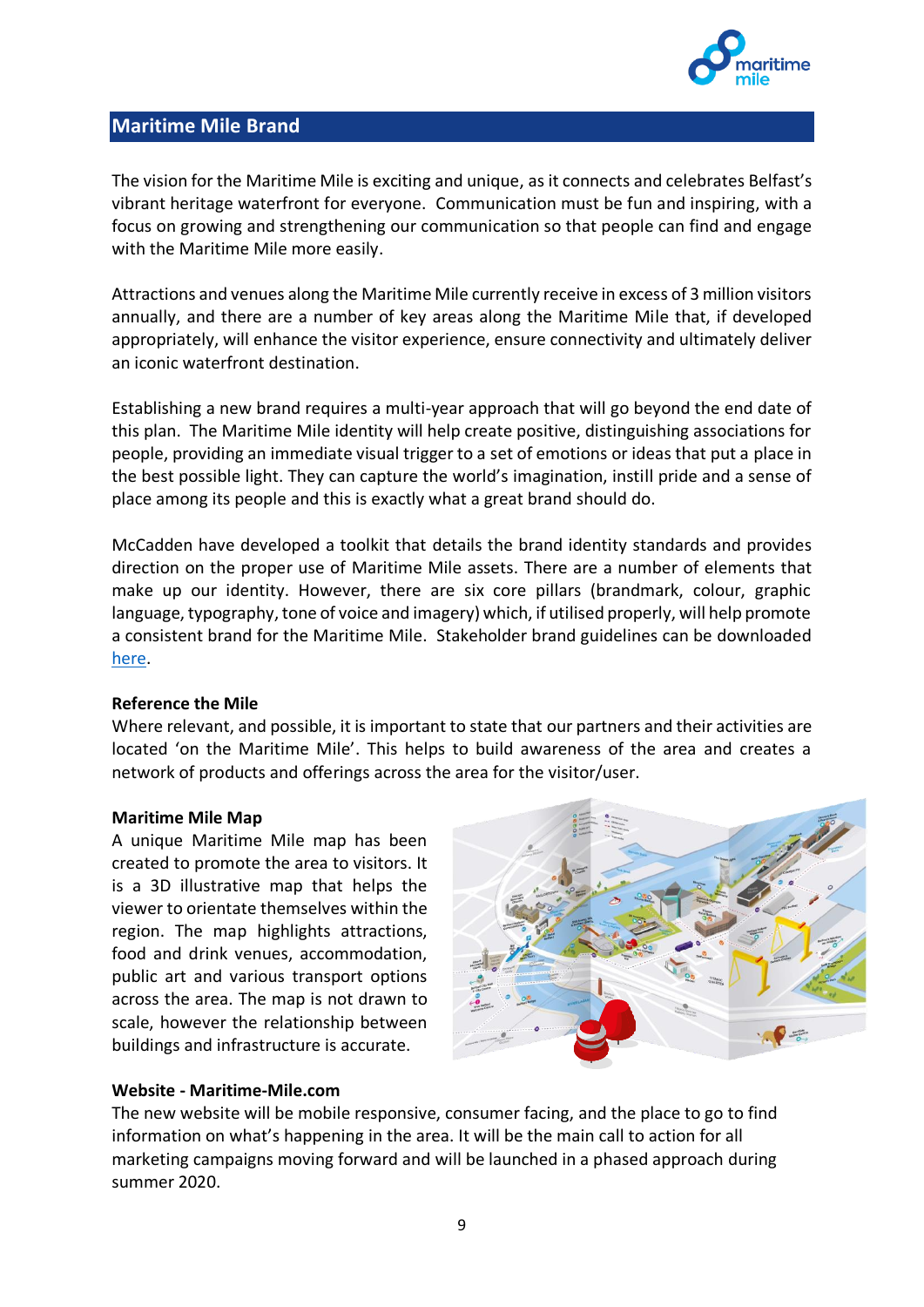

#### **Where Belfast Begins Strapline**

Consideration will be given to incorporating a strap line to the brand. The inspiration for this came directly from feedback from one of the focus groups. Where Belfast Begins is a message that works on many levels: it's about recovery, it's about the future, it's about the past… it's about the Maritime Mile.

Over the next three years, Where Belfast Begins will be rolled out as a campaign, used to tie together activity. To bring the campaign to life, it is important to continue the brand building and add this to the artwork. The community activity would be expanded to continue to build the sense of connection and ownership.

This campaign line works:

- Geographically sailing up the Lagan it's where the city begins.
- Historically the history of Belfast is entwined with the rivers and the development of the Harbour.
- For the future the industry that will power Belfast for the next 100 years are based around the Maritime Mile.
- For tourists an exciting rallying cry that intrigues and captures hearts and minds.
- For recovery Belfast will need to bounce back in a post-COVID-19 world and the line suggests renewal.
- Practically PRONI is based on the Mile and it's where people come to trace their ancestors back to when Belfast was young.

#### **Social Media**

Following on from the brand recommendations, the following approach to social media will help build the brand and clearly communicate with the target markets.

| <b>Current Channel</b>             | <b>New Name</b>             |
|------------------------------------|-----------------------------|
| <b>TQEventsBelfast Facebook</b>    | Maritime Mile               |
| $(16, 414$ followers)              |                             |
| <b>TQEventsBelfast Instagram</b>   | Maritime Mile               |
| (2,299 followers)                  |                             |
| <b>Titanic Foundation Facebook</b> | Merged with TQEvents before |
| (2,926 followers)                  | being renamed MM*           |

\*Titanic Foundation Facebook – will be emerged with the TQEventsBelfast audience. This will boost the audience for the new Maritime Mile Facebook page. Each user will get a notification that the page names has been changed, allowing a boost in brand recognition at an early stage.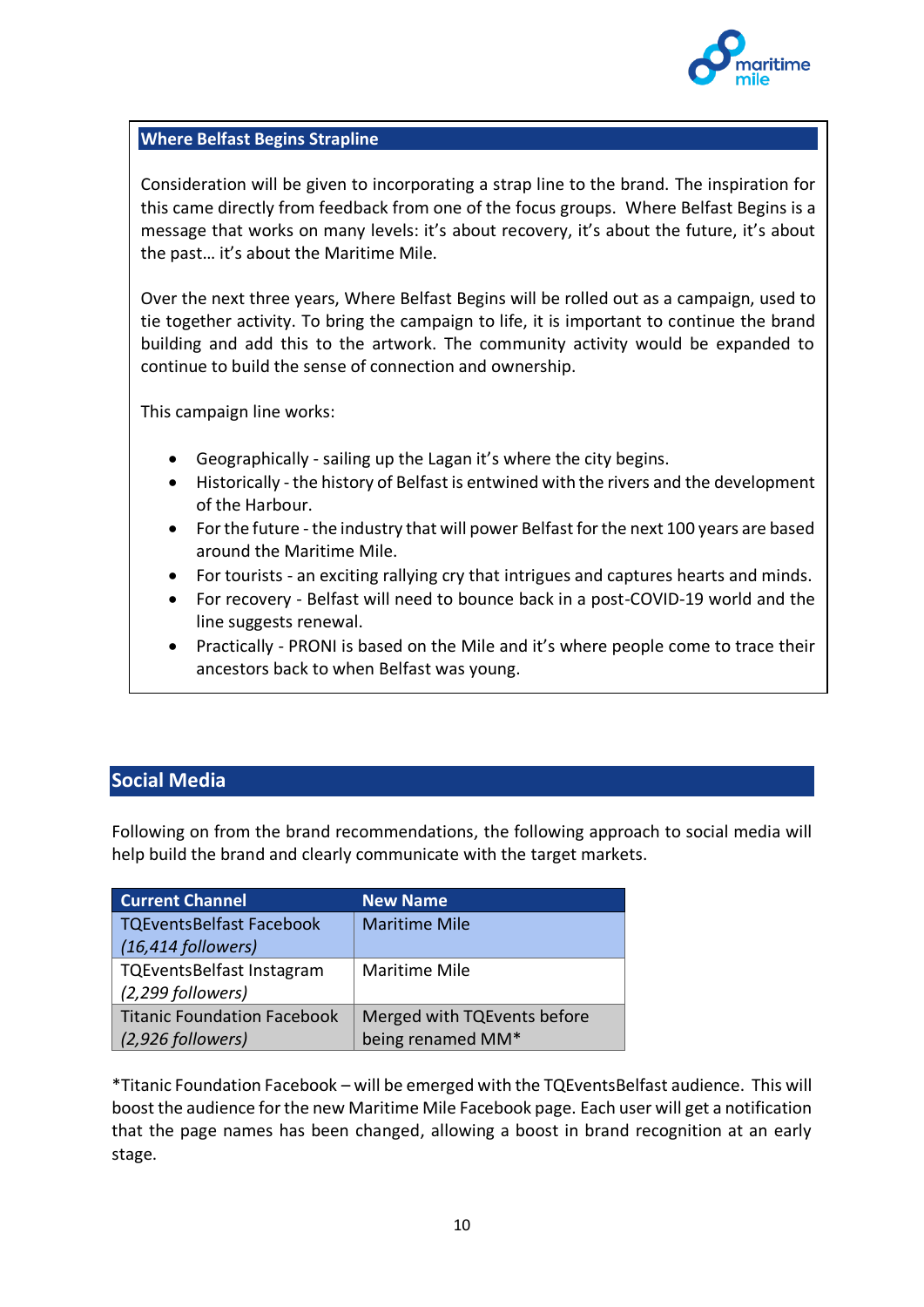

#### **Social Media Content & Themes**

The aim is to create clear guidelines for the brand on social media and to make Maritime Mile the go-to social channel for the destination.

| <b>Content</b> | <b>Themes</b>                | <b>Stories</b>          |
|----------------|------------------------------|-------------------------|
|                |                              |                         |
| Events         | People                       |                         |
| <b>Offers</b>  | Community                    |                         |
|                | <b>Health and Well Being</b> | <b>Content + Themes</b> |
| <b>Guides</b>  | <b>Places</b>                |                         |
| App promo      | Heritage                     |                         |
|                | Nature and Ecology           |                         |
| <b>Venues</b>  | Pretty special things to     |                         |
| Heritage       | do                           |                         |
| <b>Maps</b>    | Curiosity and                |                         |
|                | Investigation                |                         |
|                | Technology and               |                         |
|                | Innovation                   |                         |

Creating content themes for social media is aimed at creating consistency in the messaging, while allowing flexibility to tell the relevant stories in an engaging way. The themes above reflect those identified in the Maritime Mile strategy.

As an example, the sharing of maps as part of the Maritime Mile is simply content. Rather than just sharing the newly designed map, various routes / itineraries will be plotted for visitors by local residents, which would bring the content to life in a richer way. The inclusion of a people theme allows more stories to be told and provide a human connection with the area.

In short, the *content* is the what and the *themes* are the how.

#### **Content Frequency and Requirements**

Setting targets for frequency of posts on social media can be a misleading metric. The focus on social should be on hitting agreed outputs (visits, sales, link clicks, etc.) rather than inputs (number of posts) – if posting less often is more successful, then why wouldn't that become a focus?

However, guidance is often required to understand the volume of work needed to launch a social plan, especially for new accounts and brands. Recommendations for content frequency is as follows:

| <b>Maritime Mile</b>                            |
|-------------------------------------------------|
| Instagram feed - daily post                     |
| Instagram & Facebook stories - 3 posts per week |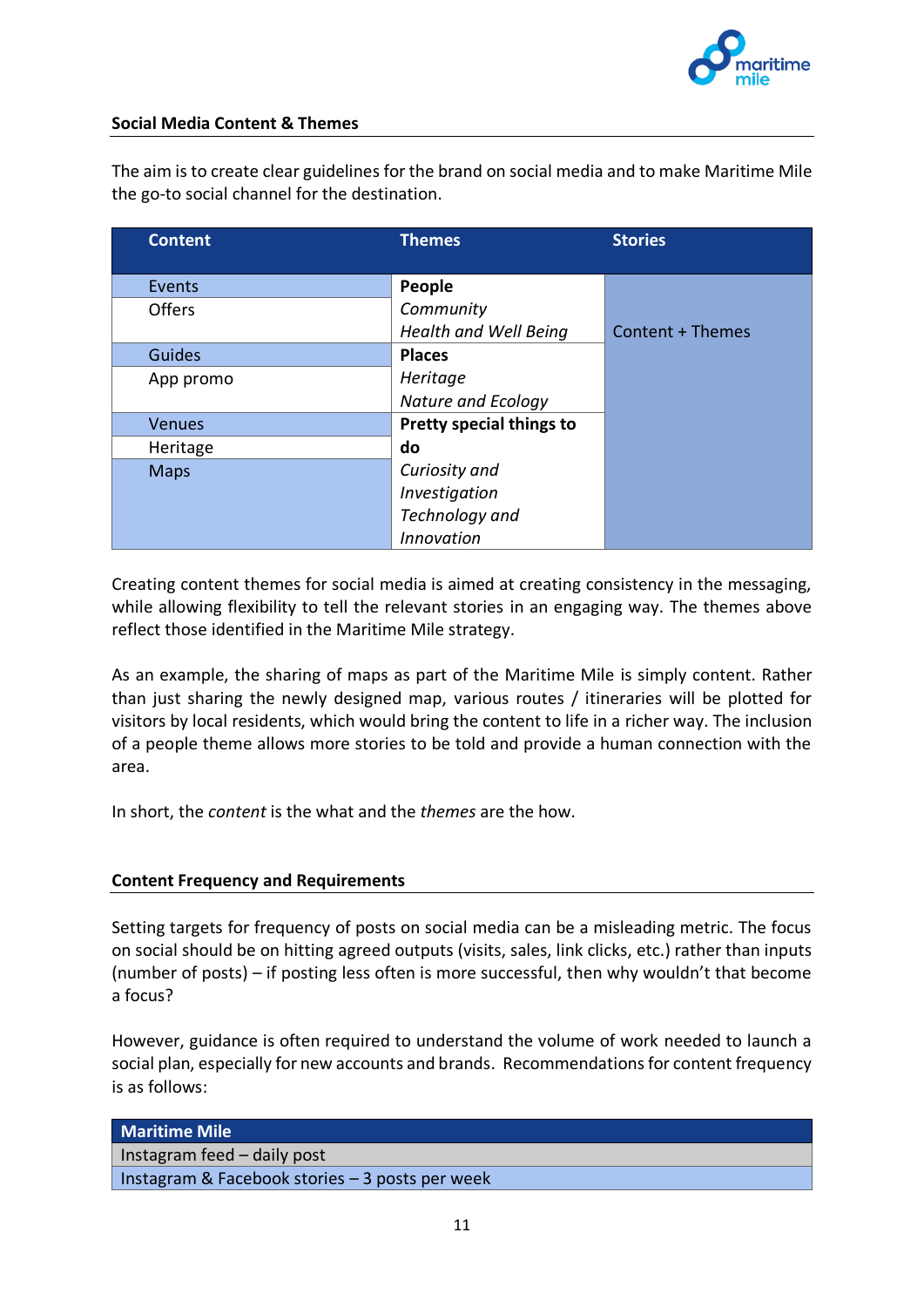

IGTV – 1 per week, with a regular date/time slot for the video dropping Facebook – 3 posts per week

To bring the stories to life, there is a requirement for resource to be able to find and explore the people stories. With over 30,000 people working on the Mile and more living there, there is an almost endless supply of content to be tapped into. A freelancer will be considered for this element of the plan.

#### **Social Content Tips**

It should also be noted that social media algorithms are constantly tweaked and update. Advice that works today may be out of date tomorrow and the execution of this plan should be flexible enough to keep pace with the current trends.

There are some overarching tips to help improve social content.

#### **Overall**

- $\circ$  Reply to every comment and questions. Engagement builds more engagement.
- $\circ$  Obsess over the analytics make weekly comparisons and measure post type to see which generates the best impact.
- o Tailor the message for each platform.
- $\circ$  The picture and copy work together both need to be brilliant to make an impact.

#### **Facebook**

- $\circ$  Video is the dominant format for engagement and every effort should be made to include video in the content output.
- o Where video is not available, test the performance of photos made into a short video carousel and gallery formats.
- o Data from the TQEventsBelfast page suggests 7am to 9am would be a good timeframe to post, as this is when the audience comes online. There is a marked drop off in the audience overnight. Test different posting times as the algorithm prioritises interaction not just recency.
- o Mix up post types to include questions, calls to action and competitions to build engagement.
- o Dwell time is thought to be a factor in ranking content try long form writing on posts as well as shorter punchy posts to monitor which generate the best engagement.

#### **Instagram**

- $\circ$  Stories is a fast growing medium and more content needs to be pushed into this. It requires more content but allows for episodic story telling.
- o Use stories to be less formal add stickers, ask questions, allow the human side of the organisation to come through.
- o For IGTV posts, decide on a rhythm for releasing new videos and stick to it. This could change over time (ie once per week in the summer and once per fortnight in the winter) but make sure people have an appointment to view. Promote this on other channels.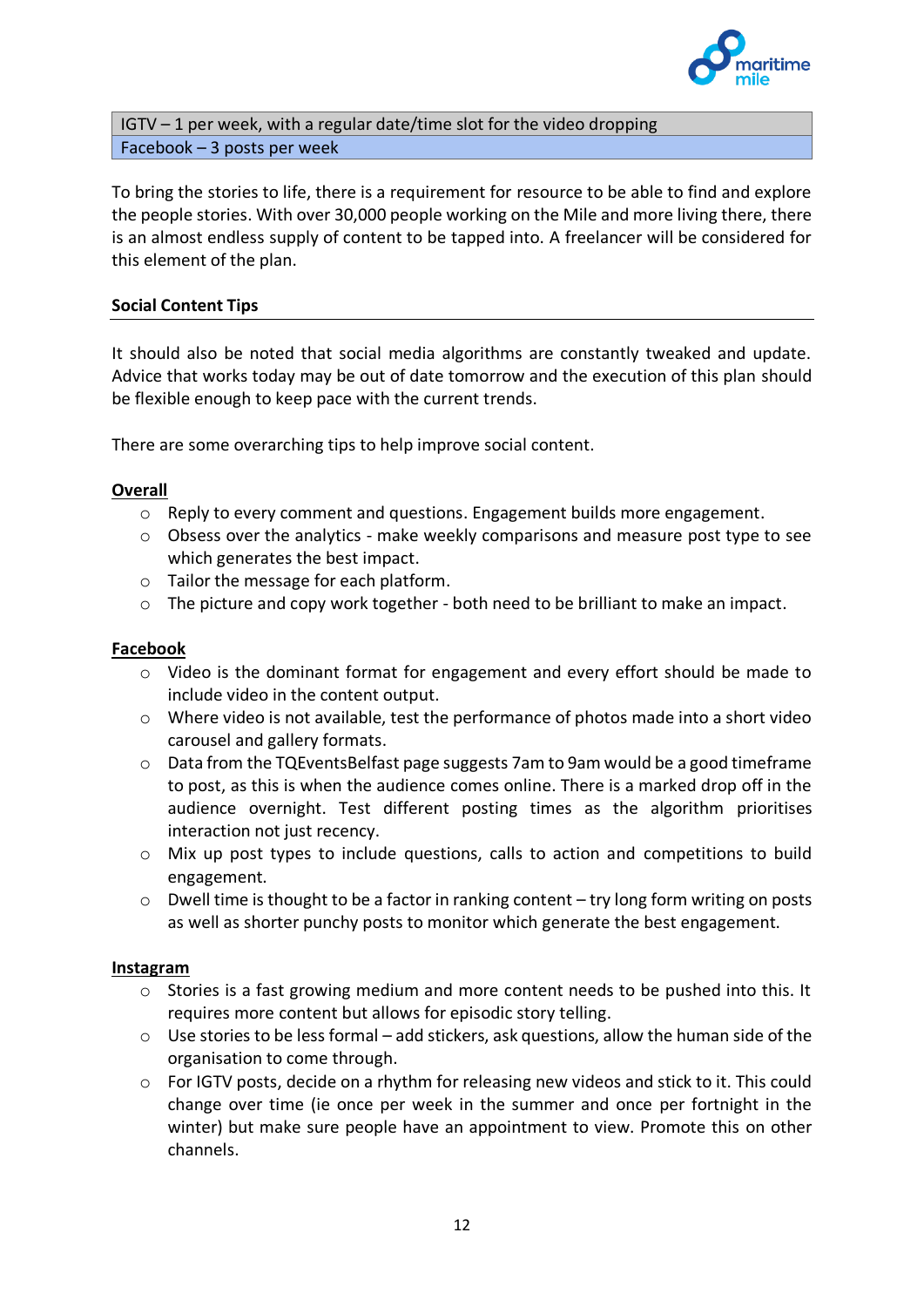

- o IGTV videos under 5 minutes tend to perform better than those in the 6-10 min range. But test content as it varies.
- o Use the teaser video in the feed to make 'the promise' the feed video should be used as a hook to get people to engage with the rest of the video. Treat it like a trailer to a Hollywood movie: it is there to sell the main event, not tell the whole story.
- o IGTV videos are asking people to commit time to watching them the production values and message has to be worth their time.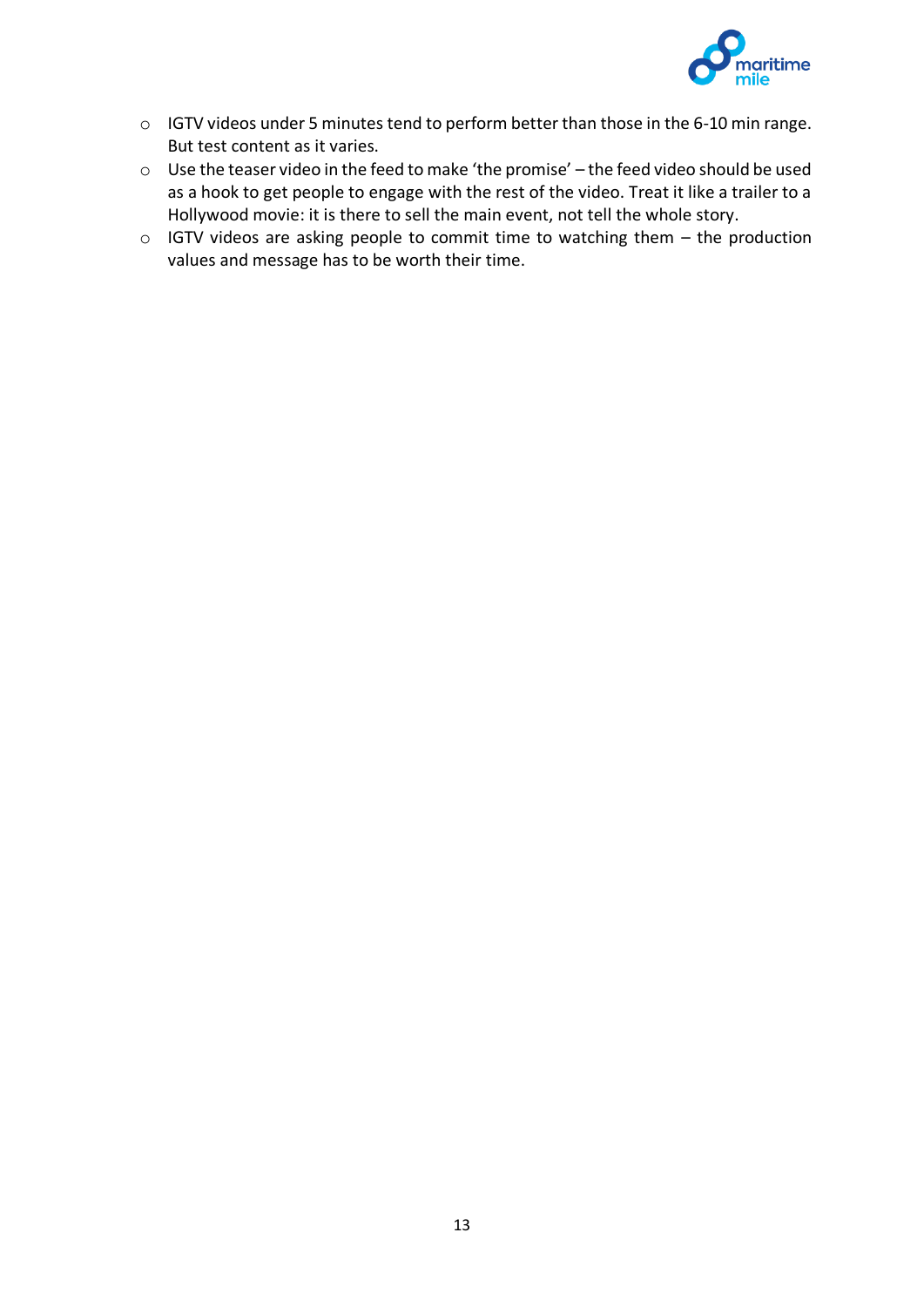

#### **Marketing Plan Overview**

The COIVD-19 crisis has caused a huge shift in thinking and behaviour. The lockdown has changed how people work, caused huge issues for company finance, and re-worked how people engage. A sense of normality will return, but it is difficult to predict when that will be and if people will change their behaviour towards certain activities, for example large scale gatherings.

There are benefits to the current situation. Advertising costs have fallen significantly. Data from Google and Facebook suggests their cost is down 9% to 12%, while anecdotal evidence of traditional media costs is down as much as 40%. This makes it a good time to be purchasing ads on most platforms.

The enforced shut down and slow lifting of restrictions also allows for some brand building to take place. This can work in conjunction with promoting any events or activities as part of the recovery phase, where limited events and activity will take place.

As highlighted earlier, the launching of a new brand takes time to bed in with the public and while attentions are not drawn in other directions, there is an opportunity to get a head start. Year 1: The launch of the recovery phase can work in tandem with the brand building activity. The brand building is classic top of the funnel awareness activity, while the recovery events and projects are bottom of the funnel conversion. Key priorities will be launching a new Maritime Mile website and associated social media platforms.

For brand building a mass targeting approach is required, focusing on a consistent branded push for the Maritime Mile. This needs to communicate the rational (where the Mile is) and the emotional (what the Mile stands for).

Year 2: As COVID-19 restrictions are lifted, the community-based activity swings into action, working with small groups and individuals to create a sense of belonging within the Maritime Mile. This will help the communities of the area feel connected and involved in the place making. Combined with a wider campaign to generate revenue and create buy in across Belfast, the aim is to build from the top down and the ground up. This is an ideal opportunity to develop and launch a travel campaign, aimed primarily at commuters, to improve travel habits and promote the destination as a place for walking and cycling.

Year 3: The approach is about creating consistent activity over a multi-year timeframe, so that the brand and campaign can develop a frequency and resonance with the target markets. Continuing with the brand building and developing themes into campaigns, the aim for these campaigns is raise the profile of the Maritime Mile by connecting people to the area, making it the 'place to go'.

With the return of overseas travel to the Belfast market\*, tourists in the area/in the city take on a greater focus, with the aim of keeping them on the Mile for more than just a visit to Titanic Belfast.

\*See year 3 for more details.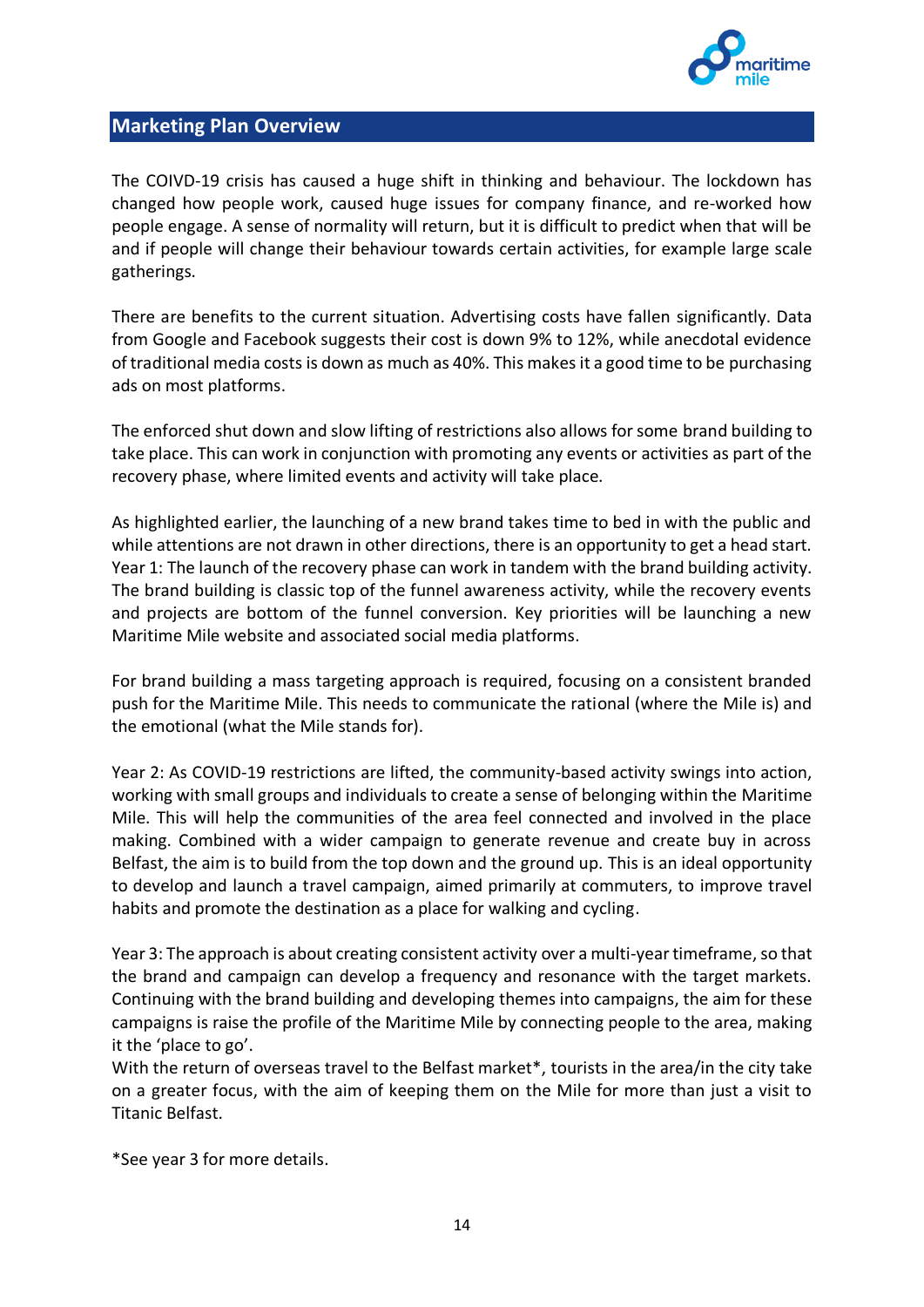

#### **Year 1 Marketing**

With the situation outlined above, the objective for year 1 is to launch the Maritime Mile brand and position it within the hearts and minds of the public in Belfast. There is a top down and bottom up approach to marketing, with brand building messages pushed from the top and Post-COVID recovery and community activation coming from the bottom up.

#### **Brand Building**

Significant work has been done on customer personas. The focus for Year 1 will be on a more generic Greater Belfast to communicate the brand, incorporating a family friendly approach to support post COVID recovery and connect with local communities.

It is important not to push too many messages when communicating the brand, clarity and consistency is key. The aim of year 1 is to build an emotional rather than a rational connection with the Maritime Mile (although both will be used) and ensuring the message is noticed. The primary aim of brand building is to raise awareness, not just of the name Maritime Mile, but also of what is included and creating an association of what it means to people. **The beauty of a new brand is having the opportunity to shape what it means to the community and that emotional message will be the core of year 1**.

The strategy for year 1 is to invest heavily in brand building utilizing 50% - 60% of the budget. It is a bold move, but with a diminishing events calendar, there is space to make it happen. Focusing on visual and online media, the aim is to reach the audience with a high frequency and create that crucial emotional connection. A key priority will be the launch of the Maritime Mile website and rebranding all social media platforms.

The branding must be physically pulled through onto the Maritime Mile using destination maps, hoarding and public realm dressing, to reinforce the message on arrival.

Recovery initiatives will reinforce the brand, e.g. a family orientated Maritime Mile Trail will be developed to tell the story of the Maritime Mile and encourage local people to explore it.

There will be a focus on key influencers to endorse the Maritime Mile through social media and more traditional PR platforms

#### **Community Marketing**

The remaining budget will be used to engage with local communities to activate the campaign and build a connection to the new name for the area. This will be aimed at local communities and residents.

This is an important group. The feedback from focus groups is that many locals don't use the area often and don't feel connected to it and yet those that do use it, love it. This has already been identified by Titanic Foundation and its commitment to become the Maritime Belfast Trust with additional purposes to advance citizenship and community engagement. By continuing to work on a micro level with the communities - being active on the ground - a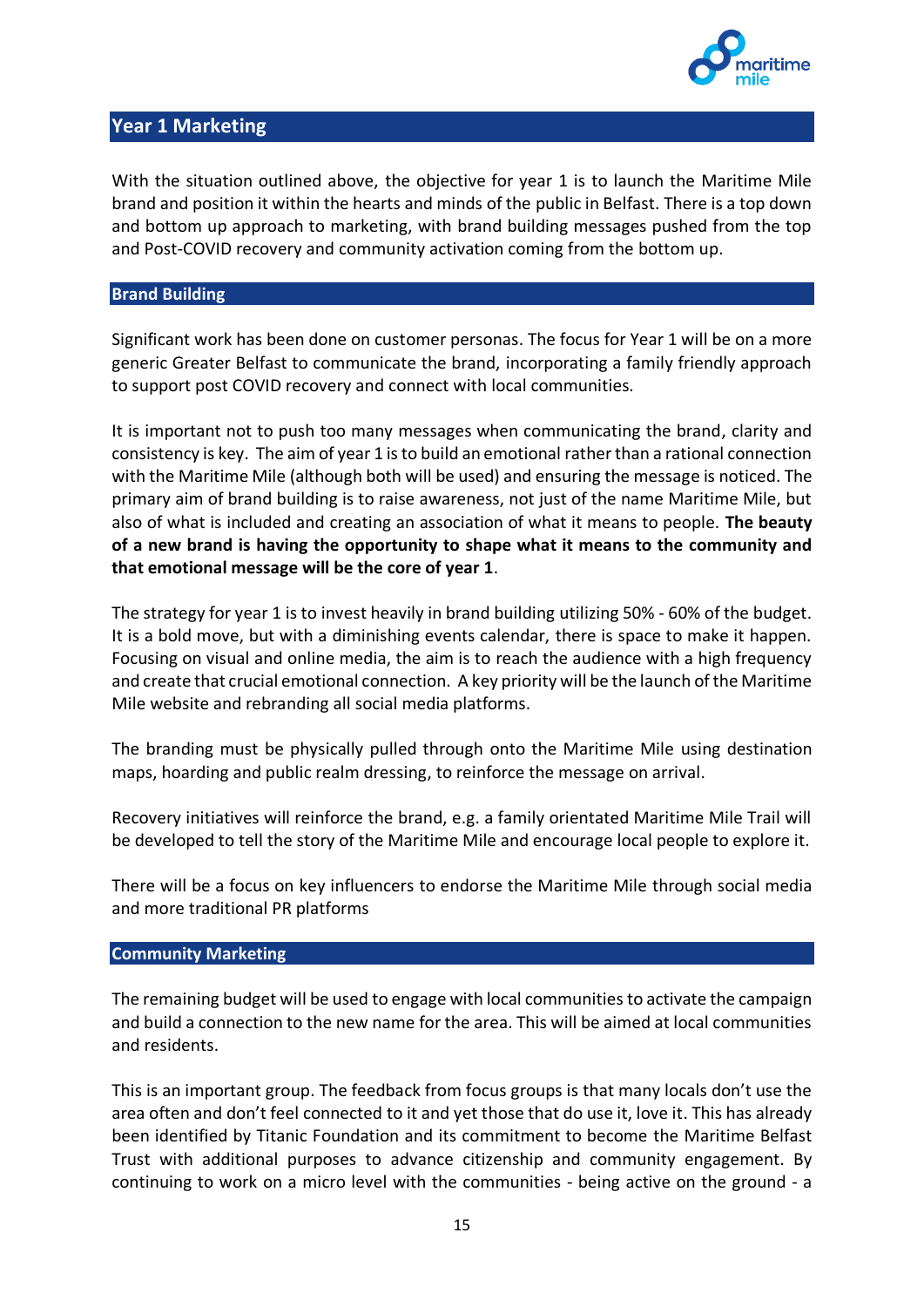

connection can be built between the communities and the Maritime Mile, while still remaining a neutral space for all.

While some of the activity and work with communities will be picked up as part of the ongoing work of the charity, it's important that it is referenced in the marketing plan. Community activity is a crucial pillar of this plan and essential to embedding the Maritime Mile brand in the Belfast story. Key priorities in Year 1 will include:

- Local people will be invited to tell their stories on the Maritime Mile website My Mile
- Tailored tours will be organized for neighbourhood communities
- Volunteer opportunities will be further developed including Friends Along the Mile campaign

#### **Year 2 Marketing**

Year 2 is about building. Building on the 'Where Belfast Begins', building on the recovery plan, building on the brand and building on the events that will be back in Q2 and Q3 of the year.

As mentioned previously, the job of having the Maritime Mile known and loved as a brand will take many years, so this activity needs to keep rolling.

#### **Community Development**

It can't be stressed enough how important it will be to engage with the communities in the Maritime Mile to help make this brand stick.

The Maritime Mile is a neutral space that means many things and can be shaped to be for everyone. But it also means no one feels a connection with the area, therefore it is vital to reach across boundaries to build this support from the ground up. Making people feel an ownership of the Maritime Mile but more than that, feel a pride from it.

Currently the feeling amongst some communities is that they are being left behind. The shipbuilding jobs that once kept the working-class communities in employment have gone and been replaced by high skilled, technical jobs that they feel locked out of. Although the nature of the business community on the Maritime Mile can't be changed, it can be ensured that the local communities feel part of the future of the area, not just its past. It will be important to build relationships with local communities across Years 1, 2 and 3.

#### **Business Community**

The business community offers the chance for a quick win in terms of building ongoing engagement and starting to develop a sense of community. This audience visits the area regularly and for long periods of time but leaves almost immediately after work. COVID-19 will have long lasting impact on how people work and working from home will continue to be an attractive option. However, the social interaction with colleagues will be the motivator to get back to work, as well an attraction environment. The Maritime Mile has an important part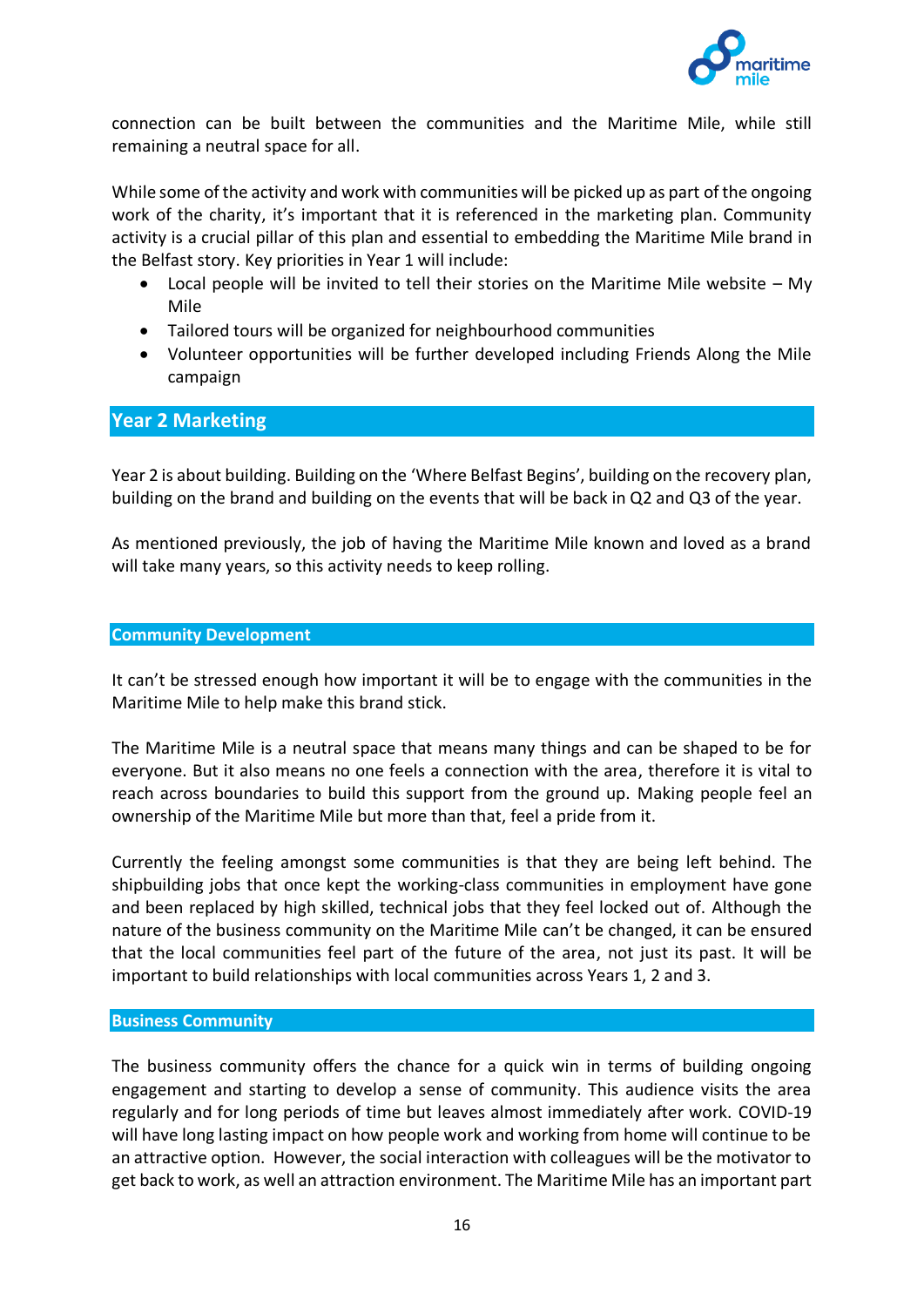

to play. A comprehensive database of businesses on the Mile must be developed and business champions identified. Relationship building will be critical to understand the needs to businesses and their employees.

By focusing on the business community, there is an aim to spread the benefits of having thousands of people on site each day and by extending their time on the Maritime Mile. To do this, there is a recommendation to launch an app for this group.

Apps work well for building loyalty but can be difficult for recruitment as the steps to adoption put off many users. With the employees becoming regulars on the Maritime Mile, the app will become essential for them, giving them a compelling reason to download it and an ongoing reason to continue using it.

#### **Travel Campaign**

Raising awareness about sustainable travel is key, with this in mind, a quirky travel campaign will be created. Encouraging people to leave their cars at home, with the focus on a range of other transport modes including the Glider, bikes, trains, taxis, the Wee Tram, walking, scooters, buses, etc. The campaign will also help towards reducing the congestion impact at key times. In due course (and hopefully with some development by years 2 & 3), it is envisaged that more transport will also be offered on the river through water taxis services, which will provide a unique opportunity for the Maritime Mile.

The approach would be to use multiple avenues to bring this to life and believe that this should be a collective campaign with many partners. *Move on the Mile* could be used as a more effective name, as it is a simpler message and could bringing a more casual user.

As outlined above this partnership should, at a minimum, include Belfast Harbour, Titanic Quarter Limited, Translink and Belfast Bikes. As well as working with a wider group including Sustrans and the taxi firms including Uber, Fonacab and Value Cabs. There will be major investment into the transport infrastructure with new access roads and cycling paths being delivered over the next 2-3 years. This is an important £multi-million development to allow the wider regeneration of Titanic Quarter and Belfast Harbour Estate. It will be important to feed into these plans and align messaging when possible.

This approach would launch with traditional promotional activity – promotional activity via email, posters displayed in workplaces, flyers/brochures to drive up take of alternative forms of transport.

To continue to promote the ongoing usage of sustainable transport, the app could be used to incentivise this. Better offers for cyclists or people showing bus/train tickets could help to drive this forward.

For key events, this activity should be folded into the event marketing plan. Depending on the time of year and the number of people expected at an event, the campaign should be replicated in advance of an event.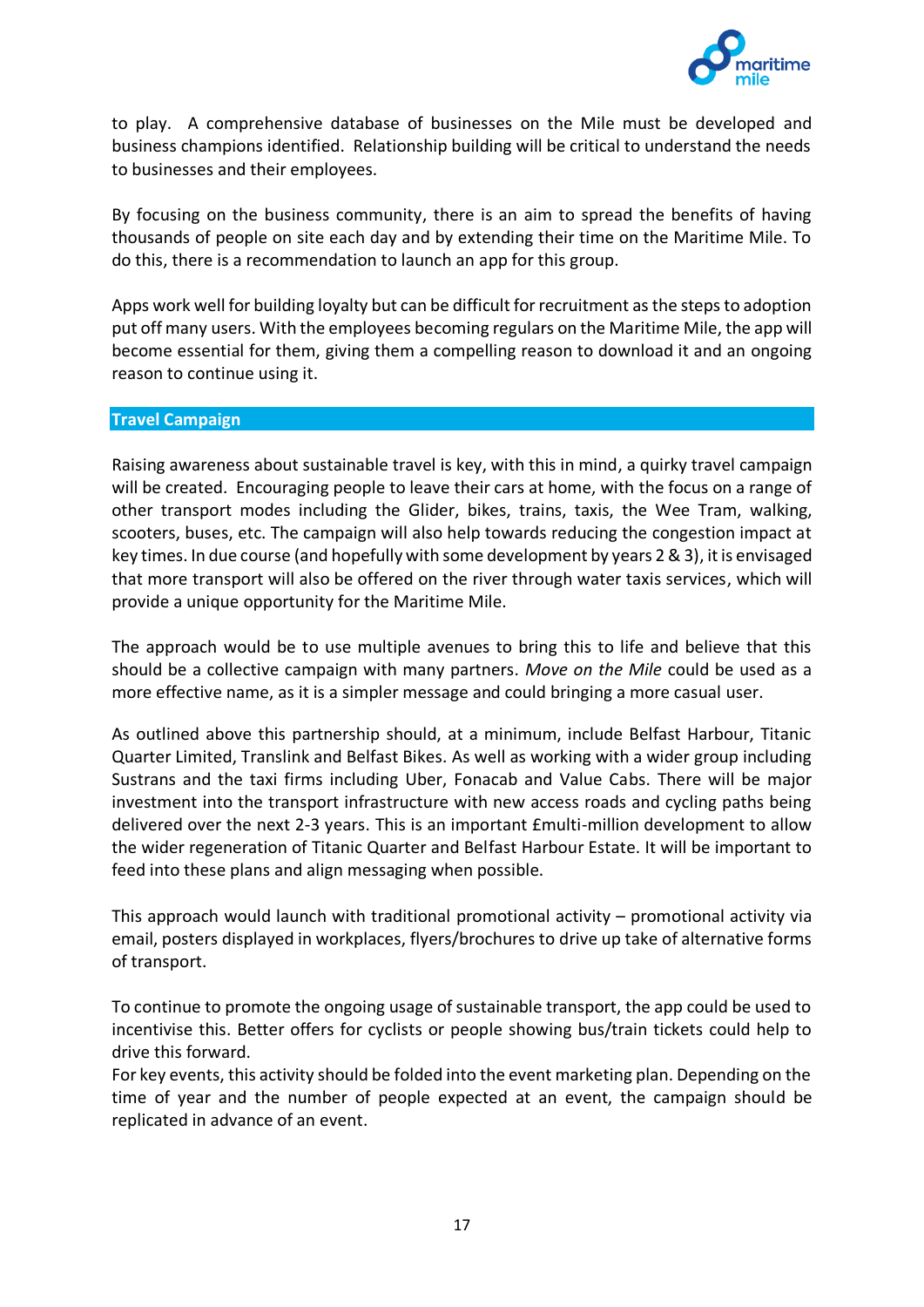

#### **Year 3 Marketing**

The best estimations for the impact of COVID-19 are for overseas travel to be impacted, a recession to hit the UK and government spending to reintroduce austerity to pay for the increase in spending in 2020. Therefore, the marketing and engagement plan must be agile enough to react to the world around it.

The overarching strategy will not change for year 3. There will be a continued focus on building the Maritime Mile brand, ongoing community work to connect the people who live on or near the Mile and activation work to bring it to life.

In their research on marketing effectiveness in the digital age, Field and Binet find that this long-term / short-term approach is the most impactful. Matching long-term brand building with short term activation and memorable creative is the best way to create recall and choice in customers.

The investment in building the Maritime Mile brand continues to be 30% of the available budget, with a further 30% continuing to support grassroots activity and the final 40% for activation.

#### **Targeting**

The most important part of targeting is understanding that not every group can be targeted simultaneously. There must be a focus on certain groups when activating campaigns. Over the course of the three years, the focus will be as follows

Target Markets – Priorities for Years 1-3 (Ranked 1 or 2 in order to priority to help attribute resource allocation)

|                                                                                                            | Families<br>Belfast | Neighbourhood<br>Communities | Employees | Cyclists       | Tourists | Residents     |
|------------------------------------------------------------------------------------------------------------|---------------------|------------------------------|-----------|----------------|----------|---------------|
| Year 1 - Launching Brand Recovery after Lockdown                                                           | $\mathbf{1}$        | $\overline{2}$               |           |                |          | 2             |
| Year 2 - Building on Brand Growing the Maritime<br>Mile Community                                          | 1                   | 1                            | 1         | $\overline{2}$ |          |               |
| Year 3 - Sustaining Brand Welcoming international<br>visitors back - A place for local people and visitors | 2                   | 1                            | 1         | 2              | 1        | $\mathcal{P}$ |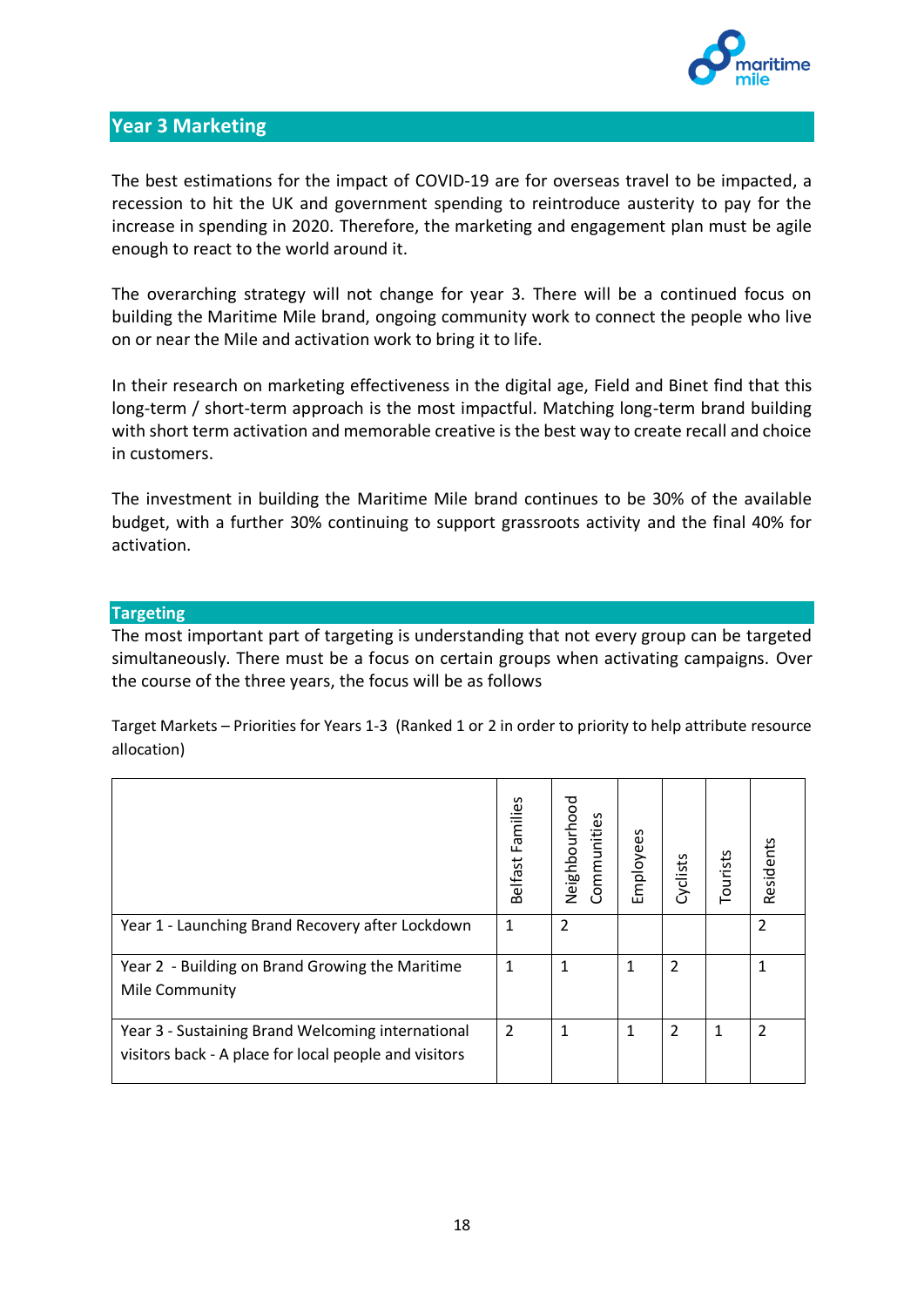

#### **Campaigns**

The 'Where Belfast Begins' campaign line needs to be a multi-year campaign. It should evolve in year 3, with a greater focus on tourism, as Tourism Ireland and Tourism NI predict a rapid growth in tourism numbers.

The campaign can tie in nicely with the visitor attractions and events calendar, bringing the area to life with people curious about the history and future of the area. The campaign line encourages curiosity, and this can be used to help the tourist market explore beyond Titanic Belfast.

While not essential, if the ambition of a visitor pass for the destination could be developed, that would be a strong part of any campaign.

If the campaign activity in year 2 proves to be successful, this should be repeated in year  $3$ especially the direct mail. Randomly selecting a different group of 46,000 households to receive the sampling maildrop and more activity to encourage travel to the area by different forms of transport should continue.

These can be brought to life across a number of different mediums as outlined in the calendar detailed on pages 27 and 28.

#### **Revenue Generation**

The impact of COVID-19 on corporate budgets is currently unknown, but it is expected to impact them negatively. The predicted recession that will follow the lifting of restrictions will also squeeze budgets, meaning that there needs to be a more creative way to work in partnership and to attract finance.

There is still a place for traditional revenue generation of splitting costs for promotional destination campaigns. However, there may be more creative ways of generating revenue, outlined below.

#### **Mail Drop**

A mail drop has many benefits over using a media partner to reach the local market especially as sales of physical papers have dried up during COVID-19. Numerous options are available for this, the reach is around 45,000 homes. There is scope for two mail drops during the year, with one targeting families and another targeting local communities – working with the Maritime Mile cluster group to develop a series of incentivized offers and experiences.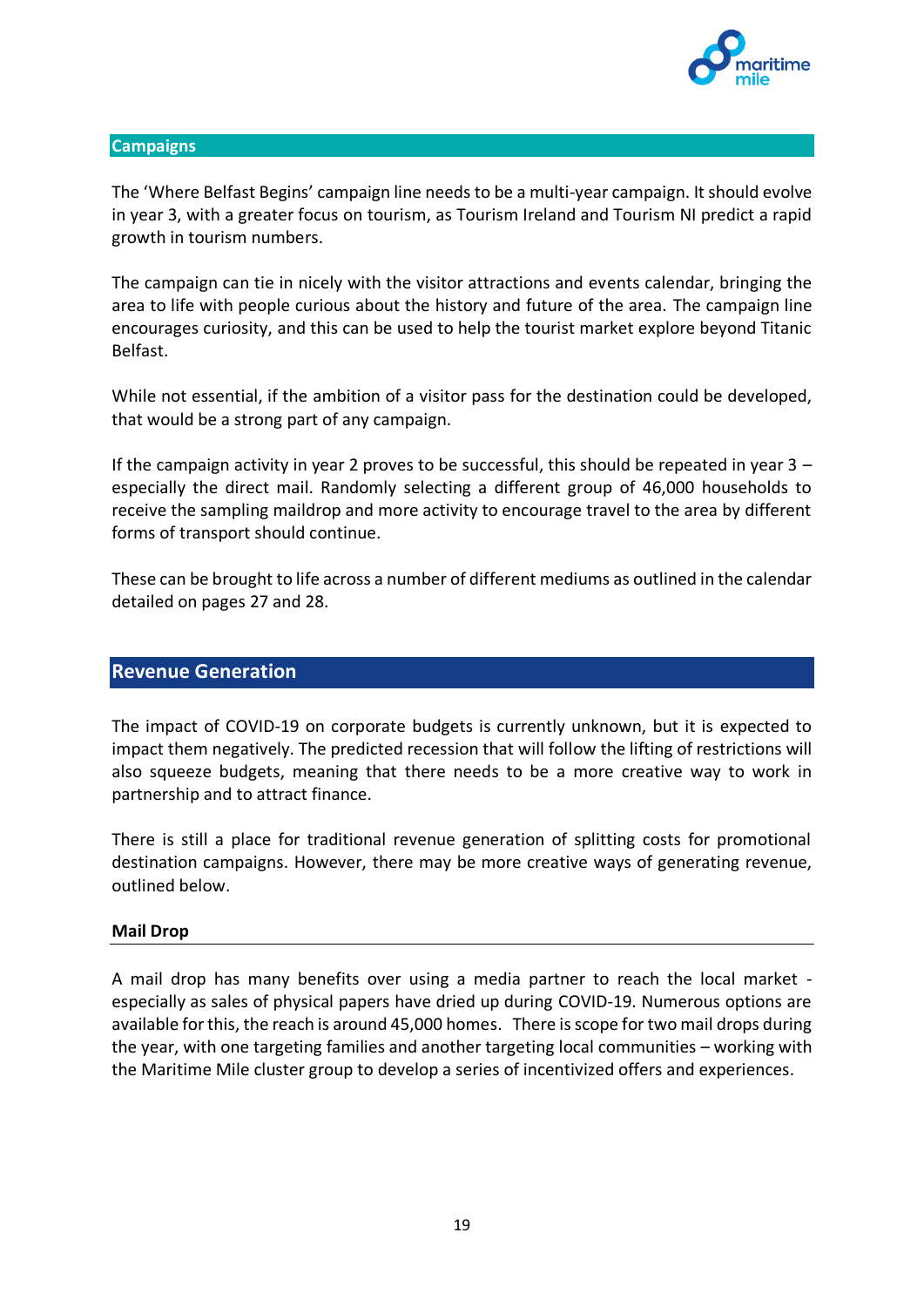

#### **Maritime Mile Cluster Group Ideas**

There are lots of opportunities for the Maritime Mile Cluster Group to look at joint promotional activity to grow audiences, while at the same time being revenue generators.

The following could be explored:

- Radio campaign / competitions funded through partners where for example the Q-Radio Super bus broadcasts from a series of venues across the destination.
- Billboard block booking billboards that are bought for an extended period of time attract huge discounts.
- Maritime Mile seasonal campaigns opportunity for partners to avail of advertising space across social media, website and print materials.

#### **Partnerships**

There is a potential partnership with transport providers that is mutually beneficial for all parties. A regular discussion feature in the workshops was the issue of access and exit from the Maritime Mile area. While solving this is not in scope for the plan, brand partnerships and campaigns can help to alleviate some of the issues.

The approach to this activity is outlined in Year 3's marketing plan.

#### **Brand Partnerships**

Building from the VIP Experience above, there may be an opportunity to create deeper partnerships with corporates to generate more income. This market will be impacted by the reduced budgets likely to impact companies post COVID-19 period, but this should be seen as an opportunity. As companies pull back from expensive partnerships, such as those with sports teams, they may be looking for better value in the market.

What benefits could a partnership with the Maritime Mile offer? Access to data, branding opportunities, VIP events, website and social content. The key is to bundle benefits and charge a premium price.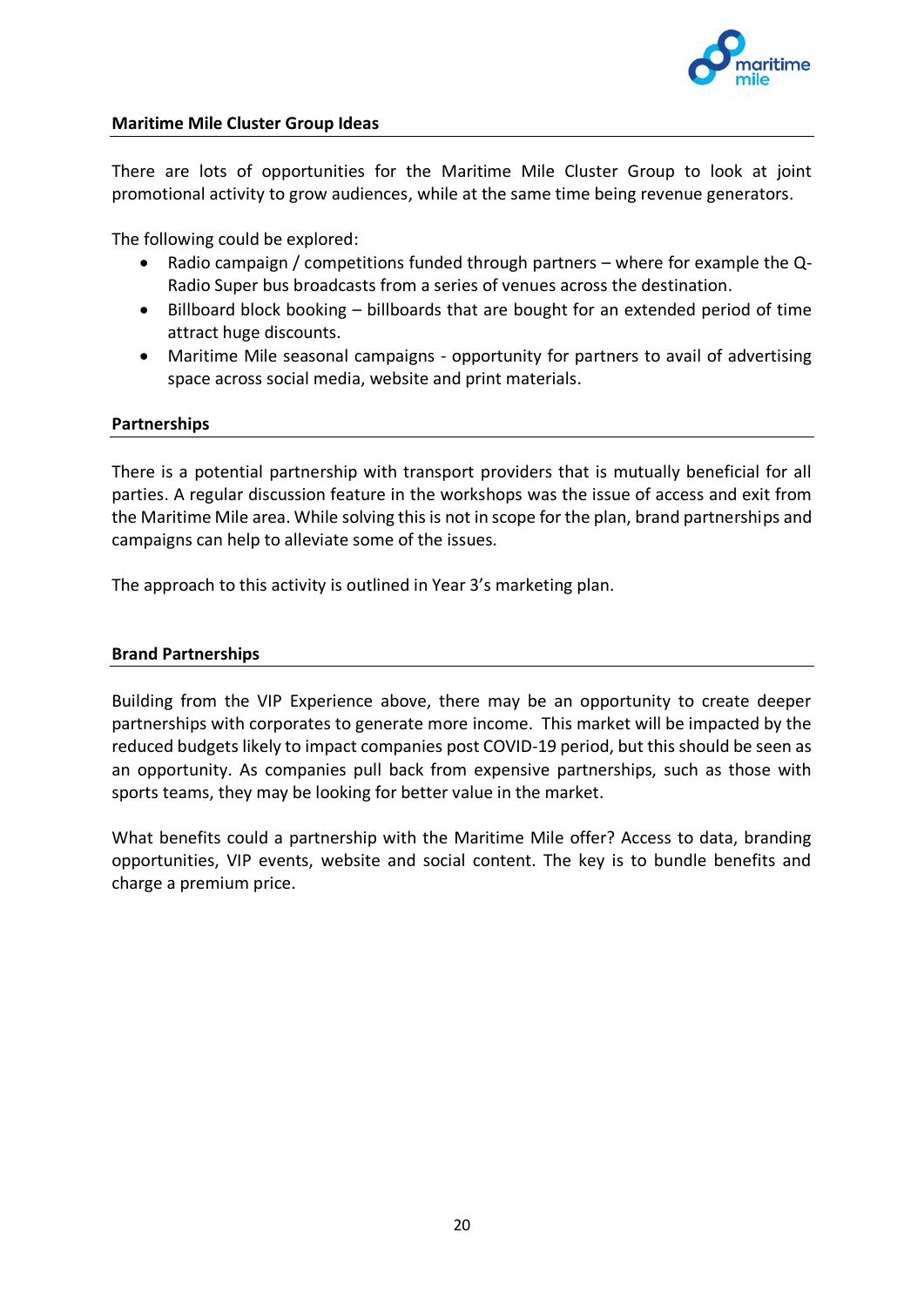

## **Marketing Calendar**

Note: Budget for Facebook and Google ads is to be used collectively, with the budget being moved between the channels to focus on what's working. This area of budget has been left out of the investment section as it can be flexible depending on the total annual budget amount.

# **YEAR 1**

| <b>Programme / Action</b>                | <b>Activity</b>                                                                                                                                                                                                                                                                                                                                                                                                                                                                                                                                                                                                                                                                                                                                                                                                                                                                                                                                                                                                                                                                                                                                                                         | <b>Measures</b>                                                                                                                                                                                                                                                                                                                                                                                                                   | <b>Timescale</b>                                                                         | <b>Budget</b>      |
|------------------------------------------|-----------------------------------------------------------------------------------------------------------------------------------------------------------------------------------------------------------------------------------------------------------------------------------------------------------------------------------------------------------------------------------------------------------------------------------------------------------------------------------------------------------------------------------------------------------------------------------------------------------------------------------------------------------------------------------------------------------------------------------------------------------------------------------------------------------------------------------------------------------------------------------------------------------------------------------------------------------------------------------------------------------------------------------------------------------------------------------------------------------------------------------------------------------------------------------------|-----------------------------------------------------------------------------------------------------------------------------------------------------------------------------------------------------------------------------------------------------------------------------------------------------------------------------------------------------------------------------------------------------------------------------------|------------------------------------------------------------------------------------------|--------------------|
| Website launch                           | Develop new Maritime Mile website<br>$\bullet$<br>Google My Business listing - photos, videos and events plus contact details<br>Tech SEO (robots.txt, sitemap, submit links to Google)<br>Google ads based on branded keywords (Maritime Mile and similar) and event-<br>based keywords (e.g. Drive-In Cinema, Things to do in Belfast)<br>Change social media accounts to reflect the new Maritime Mile brand (note -<br>Facebook can be slow with changes)                                                                                                                                                                                                                                                                                                                                                                                                                                                                                                                                                                                                                                                                                                                           | Site ranking in top 5 for brand<br>keywords within 3 months of<br>launch.<br>Appearance of knowledge panel<br>on Google search.                                                                                                                                                                                                                                                                                                   | July / August 20                                                                         | £15,000            |
| Maritime Mile Brand Building<br>Activity | Update Visit Belfast stand in welcome centre and rebrand maritime mile<br>photographic space and Discovery Point in Titanic Belfast to promote wider<br>destination to local market.<br>Brand materials developed - Maritime Mile Map, Flags & Bunting                                                                                                                                                                                                                                                                                                                                                                                                                                                                                                                                                                                                                                                                                                                                                                                                                                                                                                                                  | <b>Awareness of Maritime Mile</b><br>captured in Visit Belfast / Titanic<br>Belfast surveys<br>As above                                                                                                                                                                                                                                                                                                                           | August 2020<br>April - September 2020                                                    | £13,350<br>£10,000 |
|                                          | Brand Toolkit developed and communicated to stakeholders                                                                                                                                                                                                                                                                                                                                                                                                                                                                                                                                                                                                                                                                                                                                                                                                                                                                                                                                                                                                                                                                                                                                | Number of Stakeholders actively<br>using the 'On the Maritime Mile'<br>brand                                                                                                                                                                                                                                                                                                                                                      | <b>July 2020</b>                                                                         | £1000              |
|                                          | Maximise Social Media Platforms to drive traffic to the website:<br>• Pay-Per-Click (PPC) Google Ads<br>○ Search Marketing – text adverts on the Google search results pages,<br>targeted using highly relevant keywords e.g. Maritime Mile, Things to Do in<br><b>Belfast</b><br>Display Advertising - High impact ads shown to users via the Google Display<br>Network (GDN), targeted across NI to all adults. (Placement - Banners,<br>skyscrapers, MPUs and other visual units to boost awareness)<br>Facebook and Instagram ads targeted at all adults 16+ in NI (the algorithm will<br>ensure efficient delivery)<br>30 second video ads on Facebook and Instagram<br>$\circ$<br>Multiple carousel ads with multiple images allowing all stakeholders to be<br>featured<br>Promoting <b>people posts</b> to page fans to boost early engagement $-$ aim for<br>$\circ$<br>boosting each people post with a budget of c£10 only to page fans and their<br>friends.<br>SEO Optimised Blog Content<br>o Create a monthly blog based on top keywords (e.g. Top things to do in<br>Belfast, Family Day out in Belfast, etc.) and focus on key areas and activities<br>along the Mile. | Growth in direct traffic to the<br>website<br>Monitor click through rate (CTR)<br>to website. Aim for 1%<br>Monitor click through rate (CTR)<br>to website using Google<br>Analytics. Monitor keyword<br>usage, more use of phrase<br>'Maritime Mile'<br>Growth of page likes<br>Monitor Google ranking (aim for<br>top 5 web listings)<br>Monitor page visits & time spent<br>on page. Monitor CTR when<br>shared across social. | Coincide with website<br>launch.<br>Digital campaign could<br>last until the end of 2020 | £12000             |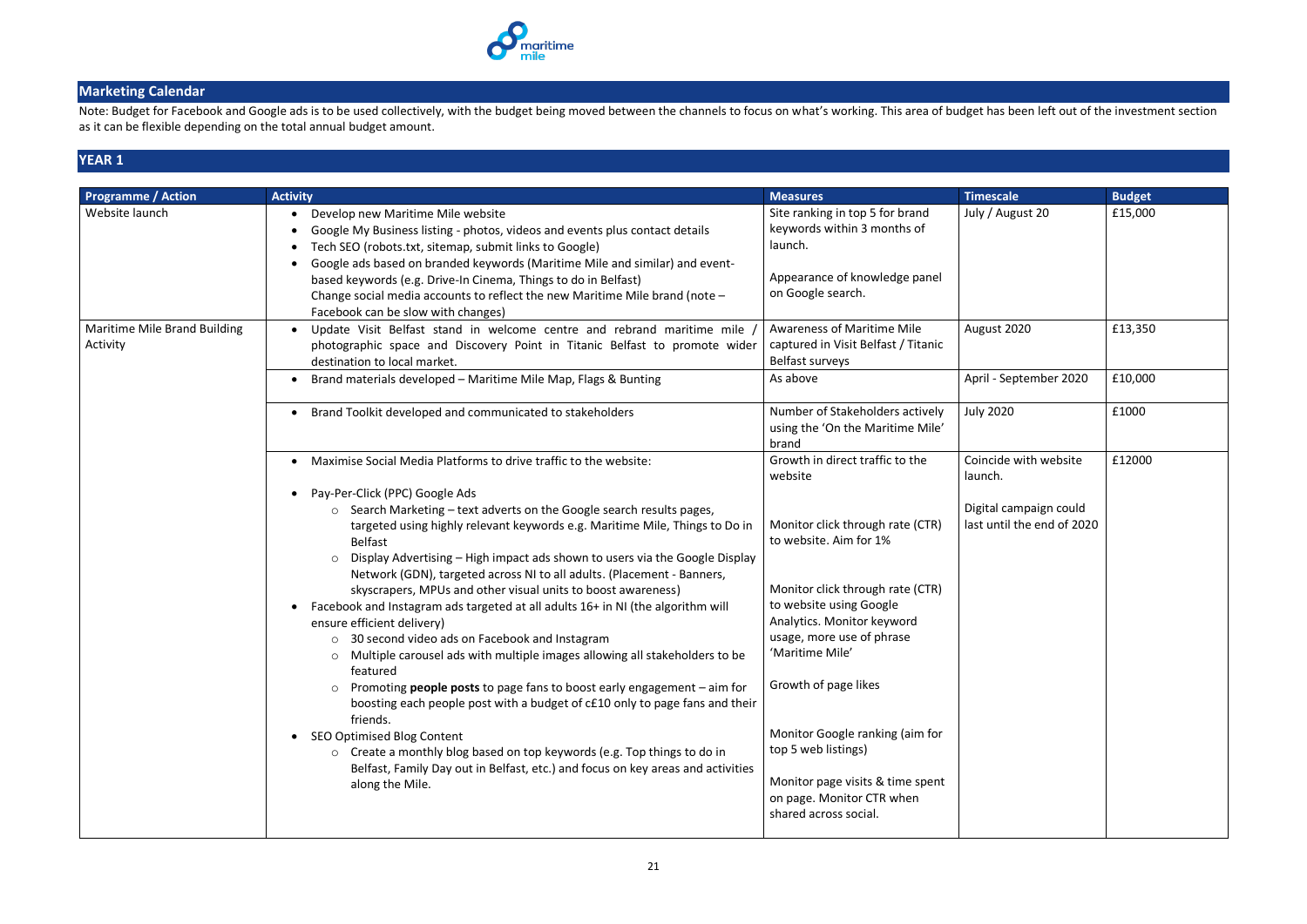

| Recovery Phase Campaign             |                                                                                              | Deliver 2/3 campaigns.           |                           |                     |
|-------------------------------------|----------------------------------------------------------------------------------------------|----------------------------------|---------------------------|---------------------|
| August to March                     | Joint approach to TNI & TIL recovery campaigns - 'Embrace a Giant Spirit' etc<br>$\bullet$   | Establish baseline for first     |                           |                     |
|                                     |                                                                                              | campaign impressions             |                           |                     |
|                                     | Key focus on outdoors and health and wellbeing - walking cycling, Titanic Taster Tours -     |                                  |                           |                     |
|                                     | photography, art, running, glass of thrones, animation days and treasure trail.              |                                  |                           |                     |
|                                     |                                                                                              |                                  |                           |                     |
|                                     | • Tours and events - focus on health, walking and cycling                                    | 5 x tours                        | Sep 20 - March 21         | £5,000              |
|                                     | • Animation Days                                                                             | 5 x days                         | August 20 - March 21      | £10,000             |
|                                     | Maritime Mile Treasure Trail                                                                 | 18 stops                         | August to September       | £5000               |
|                                     |                                                                                              | 5000 maps published              | with possible roll out to |                     |
|                                     |                                                                                              | 10000 participants               | March 21                  |                     |
|                                     | Mail drop to 45,000 homes around Belfast to communicate what is happening, that<br>$\bullet$ | 45,000 homes                     | August - September        | £5000 - £10,000     |
|                                     | it is safe to visit and the new website $-$ co-funded by the cluster group.                  |                                  |                           |                     |
| <b>Content Creation and working</b> | A bank of high-quality images and videos are required for this campaign to run.              | N/A                              | June / July               | £10k for influencer |
| with influencers                    | Work with creators and professionals to capture the Maritime Mile - budget to                |                                  |                           | work £3k for        |
|                                     | cover two or three influencer style shoots with different creators.                          |                                  |                           | professional shoots |
|                                     | Influencer style shoots<br>$\circ$                                                           |                                  |                           |                     |
|                                     | Brand overlays<br>$\circ$                                                                    |                                  |                           |                     |
|                                     | User Generated Content (during COVID-19) of people stories<br>$\circ$                        |                                  |                           |                     |
|                                     | Professional photography in addition<br>$\circ$                                              |                                  |                           |                     |
| <b>Community Activity</b>           | Friends for Miles - Buddy system to connect people across the communities (and               | 25 buddy meetings across the     | Oct / Nov 20              | £10,000             |
|                                     | ages) and learn about life by the river. Build on COVID-19 spirit                            | first year of the programme      |                           |                     |
|                                     | Volunteer Programme rebranded and training sessions on Maritime Mile                         |                                  |                           |                     |
|                                     | My Maritime Mile - under the people theme of social content, capture the stories             |                                  |                           |                     |
|                                     | of the residents living as part of the Maritime Mile.                                        |                                  |                           |                     |
|                                     | Tailored, targeted tours at harder to reach groups                                           |                                  |                           |                     |
| PR                                  | Overarching PR relationship to build the reach of the activity in the local media and        | Agree coverage output as part of | Immediate                 | £15k                |
|                                     | on digital publishers                                                                        | tender process                   |                           |                     |
|                                     |                                                                                              |                                  |                           |                     |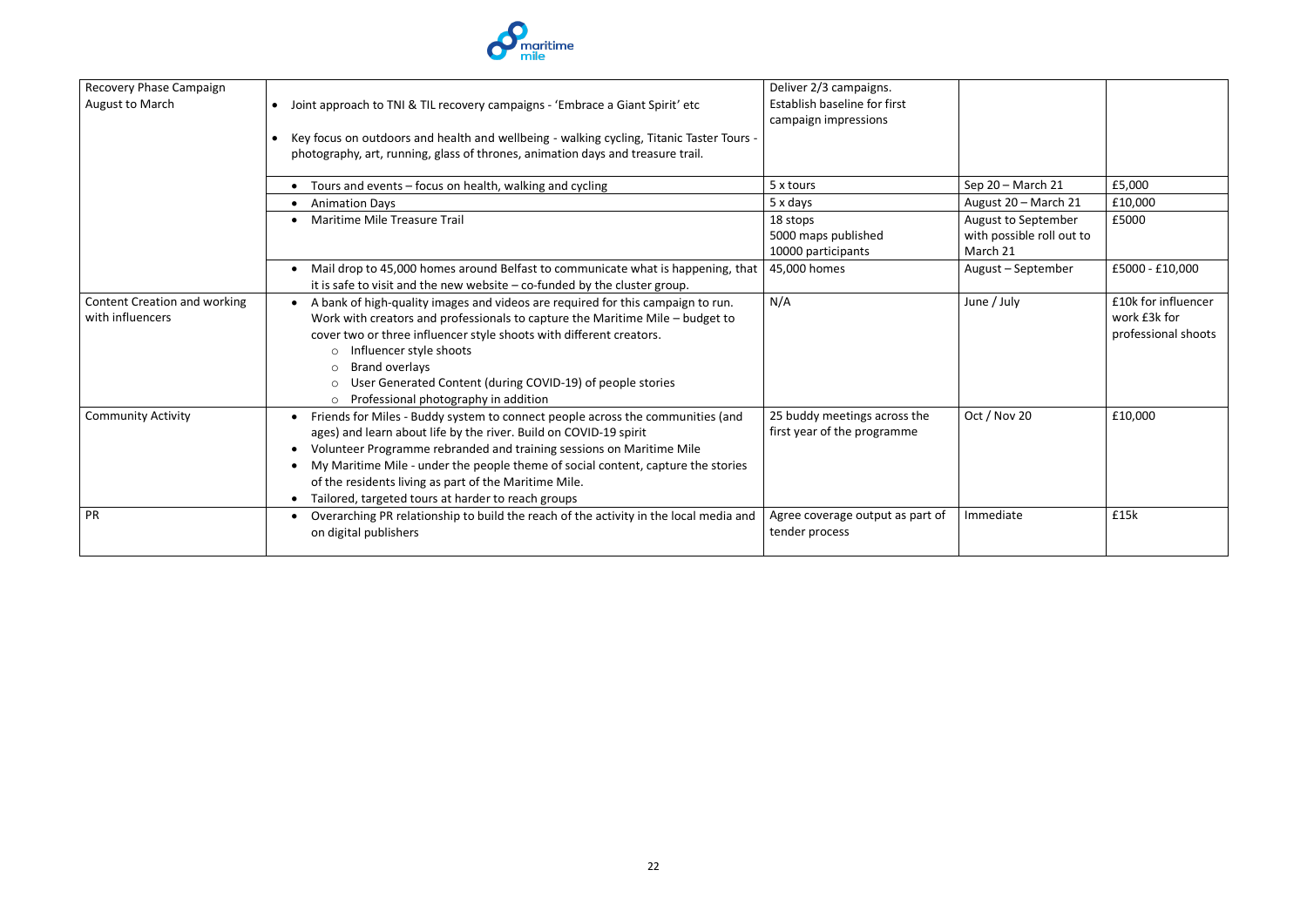

# **YEAR 2**

| <b>Programme / Action</b>                               | <b>Activity</b>                                                                                                                                                                                                                                                                                                                                                                                                                                                                                                                                                                                                                                                                                                                                                                                                                                                                                                                                                                                                                                                                                                                                                                                                                                                                                                                                                                                                                                                                                                                                                                                                                                                                                                               | <b>Measures</b>                                                                                                                                                                                                                                                                                                                                                                                                            | <b>Timescale</b>                                                           | <b>Budget</b>                                                                                                                                                                                  |
|---------------------------------------------------------|-------------------------------------------------------------------------------------------------------------------------------------------------------------------------------------------------------------------------------------------------------------------------------------------------------------------------------------------------------------------------------------------------------------------------------------------------------------------------------------------------------------------------------------------------------------------------------------------------------------------------------------------------------------------------------------------------------------------------------------------------------------------------------------------------------------------------------------------------------------------------------------------------------------------------------------------------------------------------------------------------------------------------------------------------------------------------------------------------------------------------------------------------------------------------------------------------------------------------------------------------------------------------------------------------------------------------------------------------------------------------------------------------------------------------------------------------------------------------------------------------------------------------------------------------------------------------------------------------------------------------------------------------------------------------------------------------------------------------------|----------------------------------------------------------------------------------------------------------------------------------------------------------------------------------------------------------------------------------------------------------------------------------------------------------------------------------------------------------------------------------------------------------------------------|----------------------------------------------------------------------------|------------------------------------------------------------------------------------------------------------------------------------------------------------------------------------------------|
| Maritime Mile Employee Segment                          | App Development - Daily offers provides incentive to download and use it. This<br>creates a platform for communication with 30,000 daily stakeholders<br>Download campaign - street team, flyers, targeted social media advertising,<br>posters in buildings and shops<br>• Offers – build a pipeline of offers to share with the users<br>Email marketing - while working to promote app downloads, collect email<br>addresses for workers to build a direct communication with them.<br>o Start with a monthly email highlighting what's on in the forthcoming                                                                                                                                                                                                                                                                                                                                                                                                                                                                                                                                                                                                                                                                                                                                                                                                                                                                                                                                                                                                                                                                                                                                                              | 1000 App downloads in first year<br>of launch<br>Aim for database of 1,000 within<br>3 months                                                                                                                                                                                                                                                                                                                              | Launch in August 21<br>Tied in with app launch                             | App budget still to<br>be scoped<br>Mailchimp will be<br>free at this size                                                                                                                     |
|                                                         | month, a people story from social and popular social post                                                                                                                                                                                                                                                                                                                                                                                                                                                                                                                                                                                                                                                                                                                                                                                                                                                                                                                                                                                                                                                                                                                                                                                                                                                                                                                                                                                                                                                                                                                                                                                                                                                                     | Open rates of 20%                                                                                                                                                                                                                                                                                                                                                                                                          |                                                                            |                                                                                                                                                                                                |
| Maritime Mile campaign - Where<br><b>Belfast Begins</b> | o Monitor interaction and engagement<br>• Still tilted towards brand, but with more inclusion of events and activities on the<br>Maritime Mile. Partnering with cluster partners to create action-based<br>campaigns. Not just the hero image, but focusing on a destination/location and<br>showcasing that (revenue generation activity)<br>Outdoor media<br>Bus advertising (street liners)<br>$\circ$<br>48 sheets around Belfast<br>$\circ$<br>• Pay-Per-Click (PPC) Google Ads<br>○ Search Marketing – text adverts on the Google search results pages,<br>targeted using highly relevant keywords e.g. Maritime Mile, Things to Do<br>in Belfast<br>Display Advertising - High impact ads shown to users via the Google<br>$\circ$<br>Display Network (GDN), targeted across NI to all adults. (Placement -<br>Banners, skyscrapers, MPUs and other visual units to boost awareness).<br>Rotate creative to include events and WBB campaign message<br>Facebook and Instagram ads targeted at parents)<br>$\circ$ 30 – 60 second video ads on Facebook and Instagram<br>Multiple carousel ads<br>$\circ$<br>Promoting people and event posts to page fans to boost early<br>$\circ$<br>engagement - aim for boosting each people post with a budget of c£10<br>only to page fans and their friends.<br>• Mail drop to 46,000 homes around Belfast to communicate what is happening,<br>it's safe to visit and the new website $-$ co-funded by the cluster partner<br>Radio competitions - To get people to 'sample' the area, work with a radio<br>station to create a competition to find something on the Maritime Mile in return<br>for a prize. Aim to generate buzz and footfall to the site during the holidays | Growth in direct traffic to the<br>website<br>Include campaign<br>code/promotion on / ad track<br>usage<br>Monitor click through rate (CTR)<br>to website. Aim for 1%<br>Monitor keyword usage, more<br>use of phrase 'Maritime Mile'<br>Growth of page likes<br>Aim for million impressions and<br>improve click through rate from<br>year 1 by 15%<br>Footfall on site for activity.<br>Social impressions / use of #tag | Launched at Easter<br>running until Halloween<br>Easter for radio sampling | £15k outdoor/<br>posters<br>£15k digital<br>£12k for maildrop<br>Upto £10k radio<br>comp<br>Revenue generating<br>opportunities in this<br>section could<br>improve or reduce<br>these budgets |
|                                                         |                                                                                                                                                                                                                                                                                                                                                                                                                                                                                                                                                                                                                                                                                                                                                                                                                                                                                                                                                                                                                                                                                                                                                                                                                                                                                                                                                                                                                                                                                                                                                                                                                                                                                                                               |                                                                                                                                                                                                                                                                                                                                                                                                                            |                                                                            |                                                                                                                                                                                                |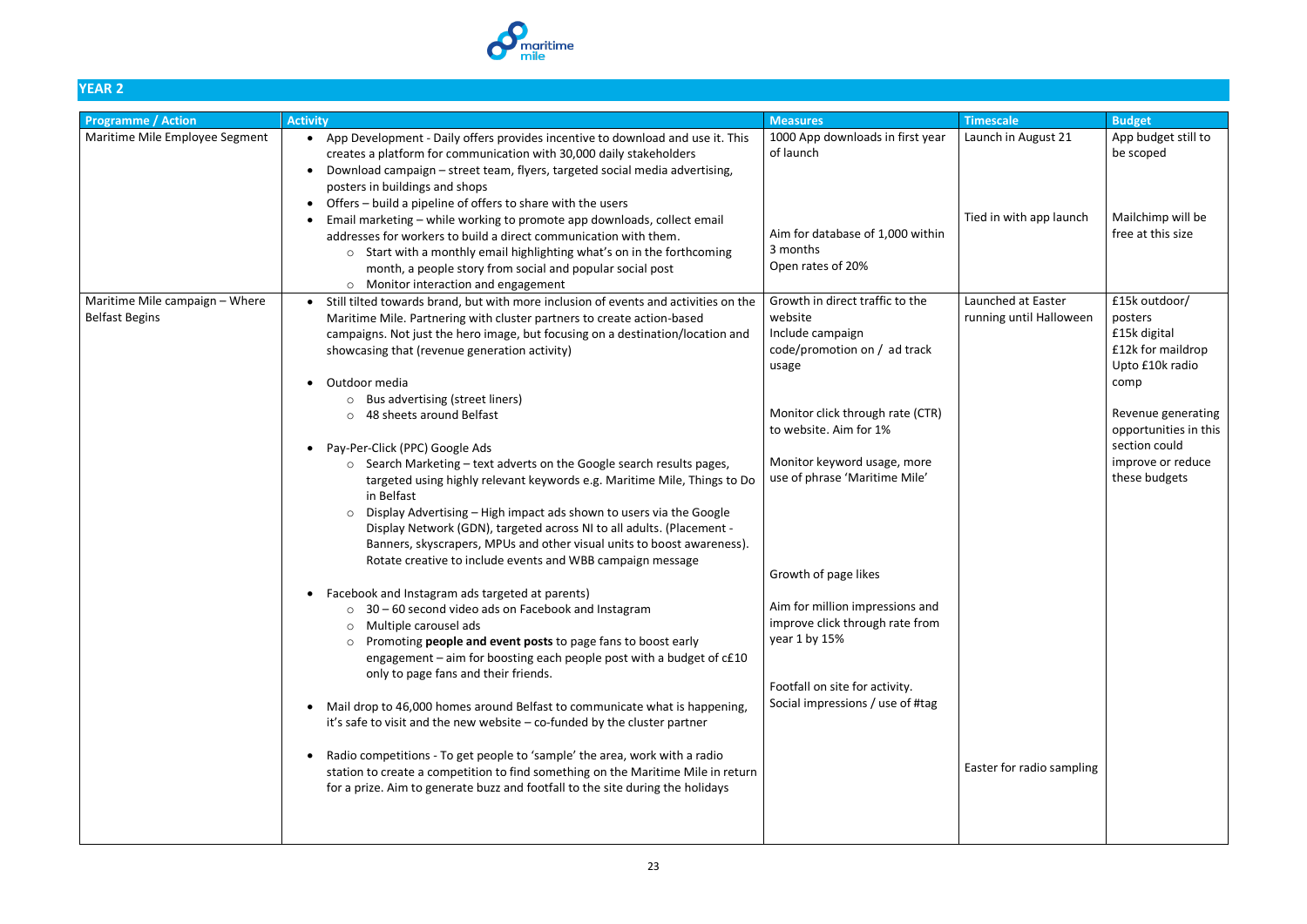

|                           | SEO Optimised Blog Content<br>○ Create a monthly blog based on top keywords (e.g. Top things to do in<br>Belfast, Family Day out in Belfast, etc.) and focus on key areas and<br>activities along the Mile.                                                                                     | Monitor Google ranking (aim for<br>top 5 web listings)<br>Monitor page visits & time spent<br>on page. Monitor CTR when<br>shared across social. | Ongoing monthly basis |      |
|---------------------------|-------------------------------------------------------------------------------------------------------------------------------------------------------------------------------------------------------------------------------------------------------------------------------------------------|--------------------------------------------------------------------------------------------------------------------------------------------------|-----------------------|------|
| <b>Community Activity</b> | Friends for Miles - Buddy system to connect people across the communities<br>(and ages) and learn about life by the river. Build on COVID-19 spirit<br>My Maritime Mile – under the people theme of social content, capture the<br>stories of the residents living as part of the Maritime Mile | 25 buddy meetings across the<br>first year of the programme                                                                                      | October 20            | £4k  |
| <b>PR</b>                 | Overarching PR relationship to build the reach of the activity in the local media<br>and on digital publishers.                                                                                                                                                                                 | Agree coverage output as part of<br>tender process                                                                                               | Immediate             | £15k |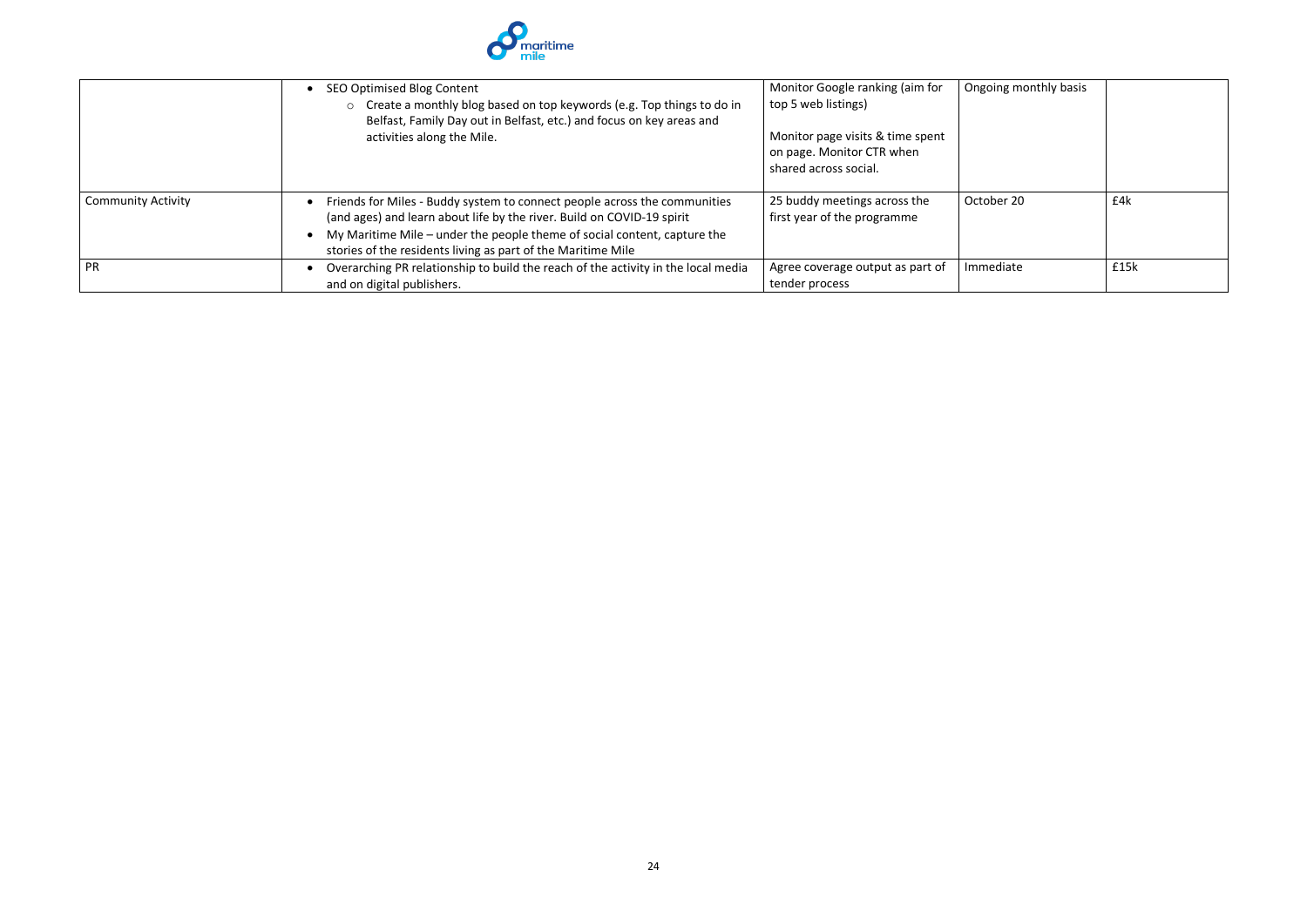

# **YEAR 3**

| . LAIN J                       |                                                                                                                                                                                                                                                                                                                                                                                                                                                                                                                                                                                                                                                                                                                                                                                                                                                                                                                                                                                                                                                                                                                                                                                                           |                                                                                                                                                                                                                                                               |                                               |                                                                                                                                                                                                |
|--------------------------------|-----------------------------------------------------------------------------------------------------------------------------------------------------------------------------------------------------------------------------------------------------------------------------------------------------------------------------------------------------------------------------------------------------------------------------------------------------------------------------------------------------------------------------------------------------------------------------------------------------------------------------------------------------------------------------------------------------------------------------------------------------------------------------------------------------------------------------------------------------------------------------------------------------------------------------------------------------------------------------------------------------------------------------------------------------------------------------------------------------------------------------------------------------------------------------------------------------------|---------------------------------------------------------------------------------------------------------------------------------------------------------------------------------------------------------------------------------------------------------------|-----------------------------------------------|------------------------------------------------------------------------------------------------------------------------------------------------------------------------------------------------|
| <b>Programme / Action</b>      | <b>Activity</b>                                                                                                                                                                                                                                                                                                                                                                                                                                                                                                                                                                                                                                                                                                                                                                                                                                                                                                                                                                                                                                                                                                                                                                                           | <b>Measures</b>                                                                                                                                                                                                                                               | <b>Timescale</b>                              | <b>Budget</b>                                                                                                                                                                                  |
| Maritime Mile Employee Segment | Continue to drive downloads of the app by the workforce and make the offer<br>unique and compelling. The offers need to give people a reason to open the app<br>and talk about it with colleagues. Focus on simple and impactful offers.<br>Targeted download campaign of social ads, emails and work with employers -<br>key times of year when money maybe tight - post Christmas and post holidays in<br>August.                                                                                                                                                                                                                                                                                                                                                                                                                                                                                                                                                                                                                                                                                                                                                                                       | Ultimate target of 10% of<br>workforce downloading the app                                                                                                                                                                                                    | January and August                            | App budget still to<br>be scoped                                                                                                                                                               |
|                                | Offers - build a pipeline of offers to share with the users.<br>Email marketing - while working to promote app downloads, collect email<br>addresses for workers to build a direct communication with them.<br>○ Start with a monthly email highlighting what's on in the forthcoming<br>month, a people story from social and popular social post<br>Monitor interaction and engagement – if people stories capture all the<br>$\circ$<br>clicks, include more of them.                                                                                                                                                                                                                                                                                                                                                                                                                                                                                                                                                                                                                                                                                                                                  | Aim for database growth of 25%<br>year on year<br>Open rates of 20%                                                                                                                                                                                           | Monthly                                       | Mailchimp becomes<br>paid for at 2,000<br>contacts                                                                                                                                             |
| Where Belfast Begins campaign  | Year 3 sees the campaign move to supporting events in a more traditional way. The sign<br>offline becomes part of the wider events marketing - the secondary focus of any ad<br>activity rather than the hero of it.<br>Outdoor media<br>Bus advertising (street liners)<br>$\circ$<br>48 sheets around Belfast - with a skew towards travel hubs (Lanyon<br>$\circ$<br>Place and GVS to capture tourist arrivals)<br>Pay-Per-Click (PPC) Google Ads<br>○ Search Marketing – text adverts on the Google search results pages,<br>targeted using highly relevant keywords e.g. Maritime Mile, Things to Do<br>in Belfast<br>Display Advertising - High impact ads shown to users, targeted across NI<br>$\circ$<br>to all adults. (Placement - Banners, skyscrapers, MPUs and other visual<br>units to boost awareness). Rotate creative to include events and WBB<br>campaign message<br>Remarketing - Introduce Display Remarketing adverts which appear to<br>$\circ$<br>'follow' a user around the internet after they express an interest in<br>Maritime Mile, encouraging a visit to the Mile with tailored offer.<br>Facebook and Instagram ads targeted at Belfast families and overseas tourists. | Increase in footfall at major<br>events.<br>Include campaign<br>code/promotion on ad and track<br>usage<br>Monitor click through rate (CTR)<br>to website. Aim for 1%<br>Monitor keyword usage, more<br>use of phrase 'Maritime Mile'<br>Growth of page likes | Launched at Easter<br>running until Halloween | £15k outdoor/<br>posters<br>£15k digital<br>£12k for maildrop<br>Upto £10k radio<br>comp<br>Revenue generating<br>opportunities in this<br>section could<br>improve or reduce<br>these budgets |
|                                | Facebook allows targeting of people based on where they are, not where they<br>live. By targeting those from outside NI but currently in Belfast, we can target<br>visitors to the city<br>$\circ$ 30 – 60 second video ads on Facebook and Instagram<br>Multiple carousel ads with multiple images allowing all stakeholders to<br>$\circ$<br>be featured<br>Promoting day trips to the Maritime Mile and things to do.<br>$\circ$                                                                                                                                                                                                                                                                                                                                                                                                                                                                                                                                                                                                                                                                                                                                                                       | Aim for million impressions and<br>improve click through rate from<br>year 1 by 15%<br>Footfall on site for activity.<br>Social impressions / use of #tag                                                                                                     |                                               |                                                                                                                                                                                                |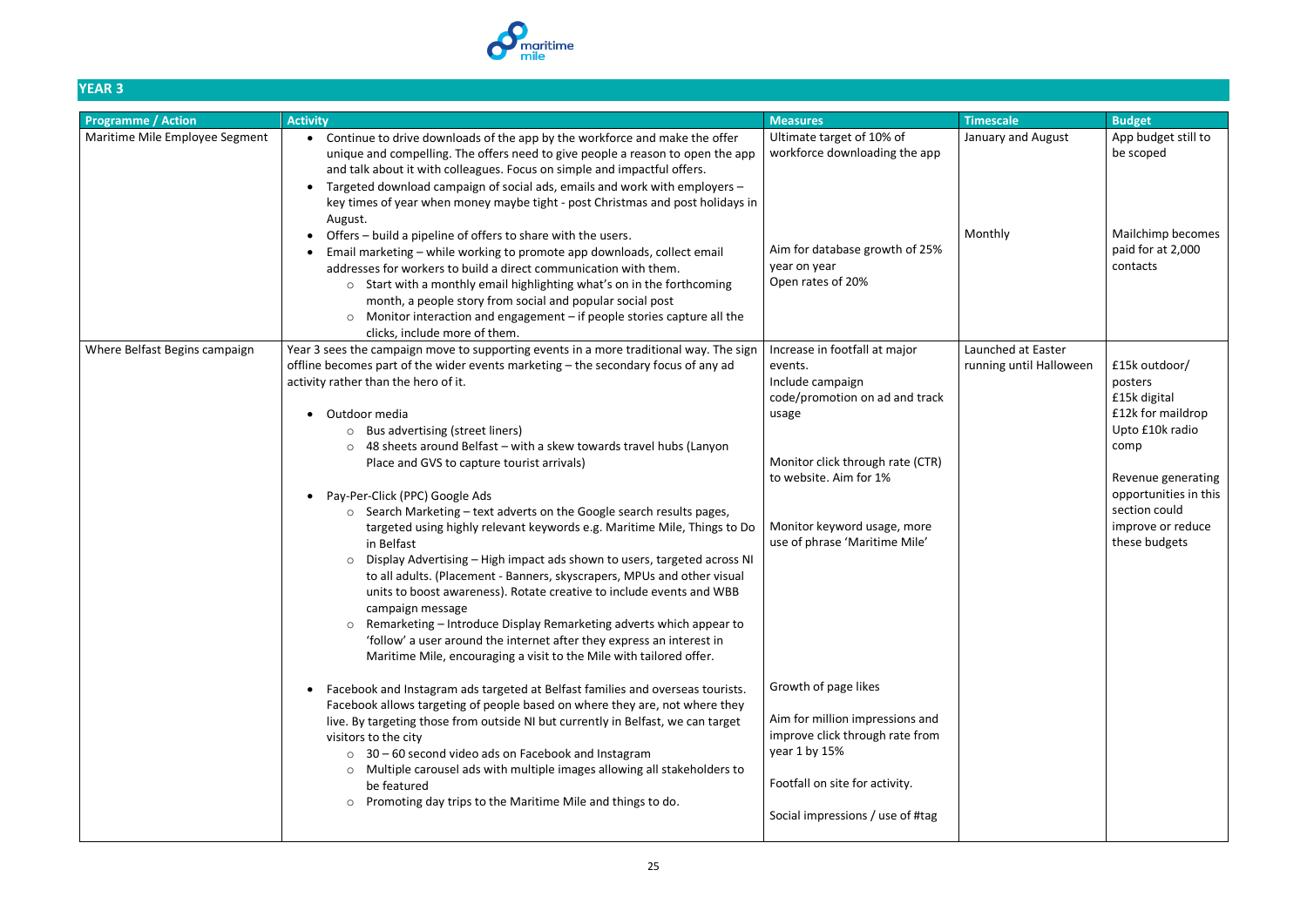

|                           | • SEO Optimised Blog Content<br>o Create a monthly blog based on top keywords (e.g. Top things to do in<br>Belfast, Family Day out in Belfast, etc.) and focus on key areas and<br>activities along the Mile                                                                                                                                                                                                                                                                                                                                    | Monitor Google ranking (Aim for<br>top 5 web listings)<br>Monitor page visits & time spent<br>on page. Monitor CTR when | Ongoing monthly basis                                                          |               |
|---------------------------|-------------------------------------------------------------------------------------------------------------------------------------------------------------------------------------------------------------------------------------------------------------------------------------------------------------------------------------------------------------------------------------------------------------------------------------------------------------------------------------------------------------------------------------------------|-------------------------------------------------------------------------------------------------------------------------|--------------------------------------------------------------------------------|---------------|
|                           | Mail drop to 46,000 homes around Belfast to communicate what is happening,<br>it's safe to visit and the new website $-$ co-funded by the cluster partner                                                                                                                                                                                                                                                                                                                                                                                       | shared across social.                                                                                                   |                                                                                |               |
|                           | Radio competitions - To get people to 'sample' the area, work with a radio<br>station to create a competition to find something on the Maritime Mile in return<br>for a prize. Aim to generate buzz and footfall to the site during the holidays                                                                                                                                                                                                                                                                                                |                                                                                                                         | Easter for radio sampling                                                      |               |
|                           | Social media competition – an extension of the radio mechanic, inviting people<br>down to find something on the Mile with clues to help them track it down.<br>Anyone who finds the treasure will win a prize.                                                                                                                                                                                                                                                                                                                                  |                                                                                                                         | Halloween 20 for                                                               |               |
|                           | Posters around toilets in venues across the Maritime Mile - not just<br>destinations, local pubs etc. Builds consistency in the campaign.<br>Blogger fam trip - working with Tourism NI to generate the relevant travel                                                                                                                                                                                                                                                                                                                         | As mentioned earlier - agree<br>creative outputs in advance. Pre,                                                       | content to be released<br>over the winter and<br>influence advance<br>bookings |               |
|                           | bloggers from key markets, a fam trip for bloggers should be organised to<br>showcase the Mile's unique attractions.                                                                                                                                                                                                                                                                                                                                                                                                                            | during and post + rights to use all<br>content for future promotion                                                     |                                                                                |               |
| <b>Community Activity</b> | It's worth flagging that these projects will be 2 years old at this stage and may require a<br>refresh / refocus depending on how they are preforming. Some projects will continue<br>to deliver for many years, while some will fizzle out.<br>Friends for Miles - Buddy system to connect people across the communities<br>(and ages) and learn about life by the river. Build on COVID-19 spirit<br>My Maritime Mile – under the people theme of social content, capture the<br>stories of the residents living as part of the Maritime Mile | 25 buddy meetings across the<br>first year of the programme                                                             | October 20                                                                     | £4k           |
| <b>Travel Campaign</b>    | • Moved to year 3 so it can take advantage of the app being used by employees.<br>• Working in a consortium with Belfast Harbour, TQ Ltd, Translink, Sustrans and<br>other partners.<br>$\circ$ App notifications pushed to users to provide better offers for using<br>sustainable transport<br>Digital advertising using geo-targeting to focus on key messages of<br>leaving the car at home and highlighting other options                                                                                                                  | Reduction in rush hour traffic<br>coming on the Maritime Mile by<br>end of year 3                                       | April 21                                                                       | $£12k - £15k$ |
| PR                        | • Overarching PR relationship to build the reach of the activity in the local media<br>and on digital publishers                                                                                                                                                                                                                                                                                                                                                                                                                                | Agree coverage output as part of<br>tender process                                                                      | Immediate                                                                      | £15k          |

• \*\* TV & Youtube Advertising – There is value in TV advertising but need to ensure it reflects the product on the ground as the Maritime Mile is under development. TV will work best when we know the **product and experiences are constant and there is a critical mass of activity to promote and will be delivered on the ground, meeting the audience's expectations. The same can be said about YouTube Advertising. Once the Maritime Mile offering is further developed, Youtube advertising can be introduced - targeted at Northern Ireland, with different ad creatives focused on the key target markets such as Belfast families. This will include 30-60 second pre roll (skippable ads) featuring video of the area and 6 seconds un-skippable bumpers (on Thursday and Friday for families planning weekend activity)**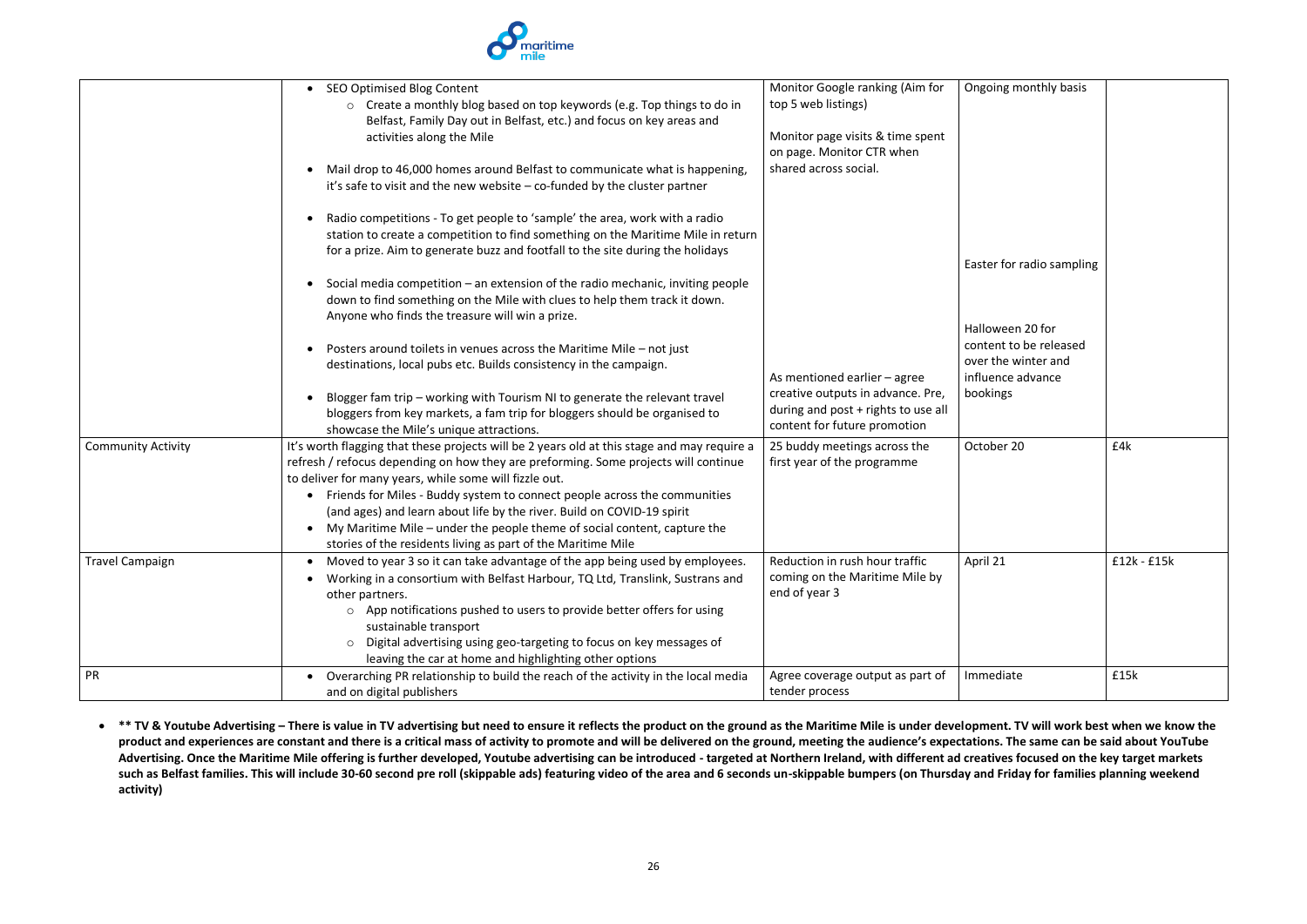

#### **Resources**

Some elements of this campaign should be outsourced to specialists. This is to allow for cost and efficiency savings - freeing up time and budget to focus on other activity.

Recommendations for potential partnerships and training opportunities are outlined below.

#### **Traditional Ad Channels - Kennedy Mort**

Kennedy Mort have provided the pricing for the traditional media elements of this campaign it is recommended using them to book all the elements (door drops, TV, radio, press ads and outdoor).

#### **Video Creative – Various**

It may be worth investing in separate digital specific video. As outlined above, the influencer style content will play well across social and it's a good opportunity to work with local creators to capture the feel for the Maritime Mile. Recommendations include [Soarscape,](https://www.soarscape.co.uk/) [Dillon](https://www.diltakesphotos.com/)  [Osborne](https://www.diltakesphotos.com/) or [Dan Smyth](https://www.diltakesphotos.com/)

#### **Facebook advertising - Training**

There will be a webinar with Gil David, Ireland's leading Facebook ads specialist likely to take place summer 2020. The 3-hour webinar will cover intermediate to advanced Facebook and Instagram ads and can upskill the team to manage this in house. Eximo Marketing will cover the cost of this webinar for the team and as many of the team can join as required.

#### **Google Advertising - Outsource**

Google Ads is a skill that requires a specialist. While it can be managed in house, the level of management, tweaking and understanding of Google products means significant money can be wasted if the campaign isn't managed by an expert. There are a limited number of good specialists in the Belfast area and running a short recruitment process would be recommended, inviting [Codefixer](https://www.codefixer.com/) (small agency) and [Colin McKee](https://www.linkedin.com/in/colin-mckee-6794881b/) (freelancer) to be part of the pitch process alongside any other agencies worked with previously.

#### **Social Stories**

While most short form social content can be created in house, the telling of the stories of the individuals who are part of the Maritime Mile (see social content section) will require additional resource. A social freelance with experience of long form content is recommended – Heather McGarrigle is a potential recommendation.